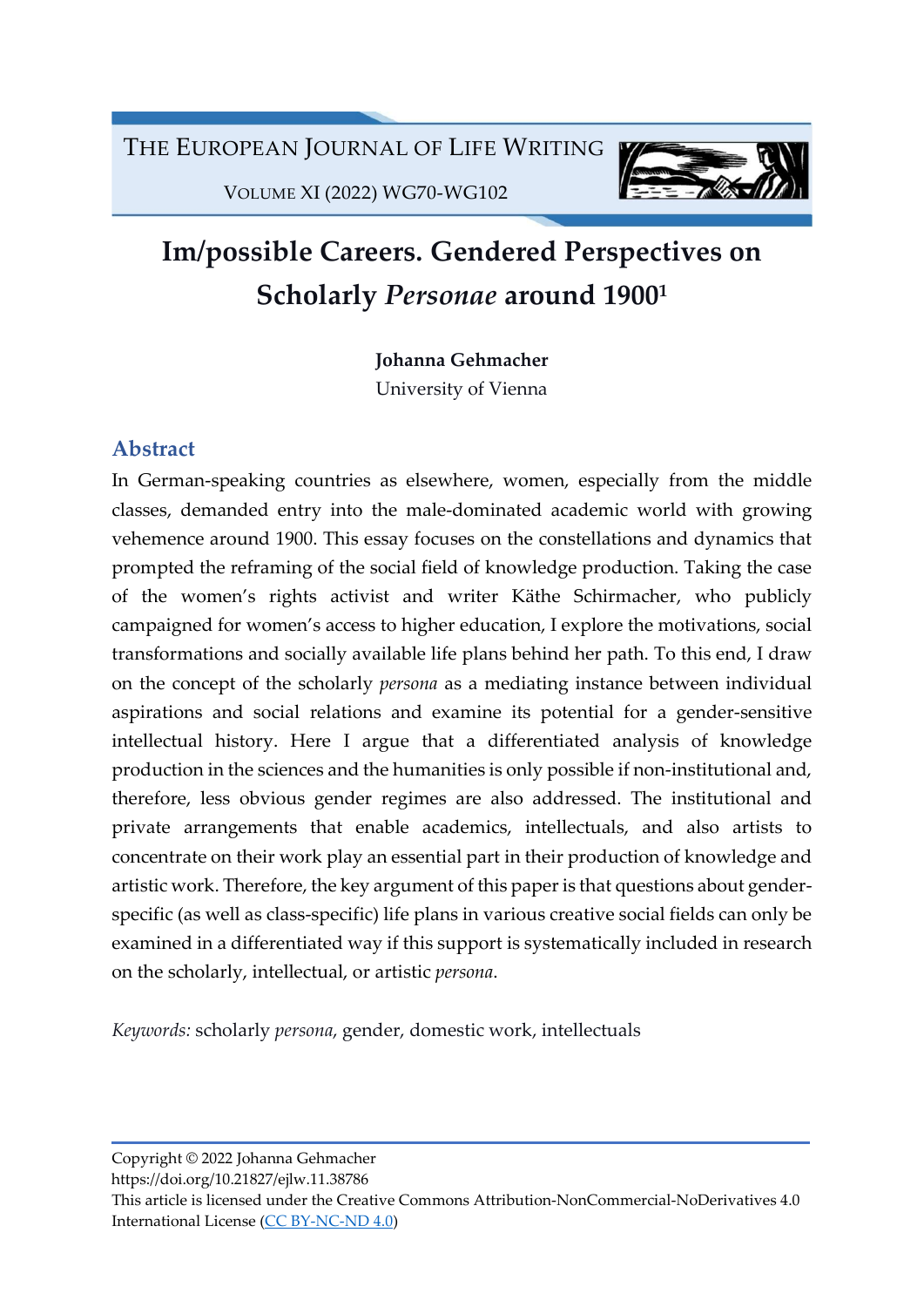#### Zusammenfassung

Um 1900 forderten auch im deutschen Sprachraum Frauen insbesondere aus den Mittelschichten mit wachsender Vehemenz Einlass in die männlich dominierte akademische Welt. Die Konstellationen und Dynamiken, die den Umbau des sozialen Feldes der Wissensproduktion vorantrieben, stehen im Fokus dieses Aufsatzes. Ausgehend vom Fall der Frauenrechtsaktivistin und Schriftstellerin Käthe Schirmacher, die sich öffentlich für den Hochschulzugang von Frauen einsetzte, frage ich nach Motivationen, sozialen Transformationen und gesellschaftlich verfügbaren Lebensentwürfen, die hinter ihrem Weg standen. Ich knüpfe dazu an das Konzept der wissenschaftlichen persona als Vermittlungsinstanz zwischen individuellen Bestrebungen und gesellschaftlichen Bedingungen an und untersuche seine Brauchbarkeit für Fragestellungen einer gendersensiblen Wissenschaftsgeschichte. Eine differenzierte Analyse wissenschaftlicher Wissensproduktion ist, so mein Argument, nur möglich, wenn auch nicht-institutionelle und daher weniger offensichtliche Genderregime thematisiert werden. Die institutionellen und privaten Arrangements, die wissenschaftlich, intellektuell oder auch künstlerisch tätigen Menschen Konzentration auf ihre Arbeit ermöglichen, haben essentiellen Anteil an ihrer Wissensproduktion, ihrem künstlerischen Schaffen. Nur wenn diese Unterstützungen in Forschungen zur wissenschaftlichen, intellektuellen bzw. zur künstlerischen persona systematisch einbezogen werden, können, so das Argument dieses Aufsatzes, Fragen nach geschlechtsspezifischen (wie auch nach klassenspezifischen) biographischen Entwürfen in unterschiedlichen kreativen gesellschaftlichen Feldern differenziert untersucht werden.

Schlagworte: Wissenschaftliche persona, Geschlecht, Hausarbeit, Intellektuelle

# Is a Female Scholarly Persona Conceivable in Late Nineteenth-Century Germany? And Is It Liveable?

In the Eighteen-Eighties, in Prussia, aspiring to become an erudite person implied a male identity. In all likelihood it was this observation that was behind two young girls' choice of their pseudonyms for each other: Wolfgang and Jean Paul. We know about their playful adoption of two famous German poets' first names from lyrics that survived in Käthe Schirmacher's papers. In October 1883, four friends celebrated their graduation from the seminar for female teachers in the town of Danzig. To mark the moment of passage, one of the young collegians wrote a festive poem imagining their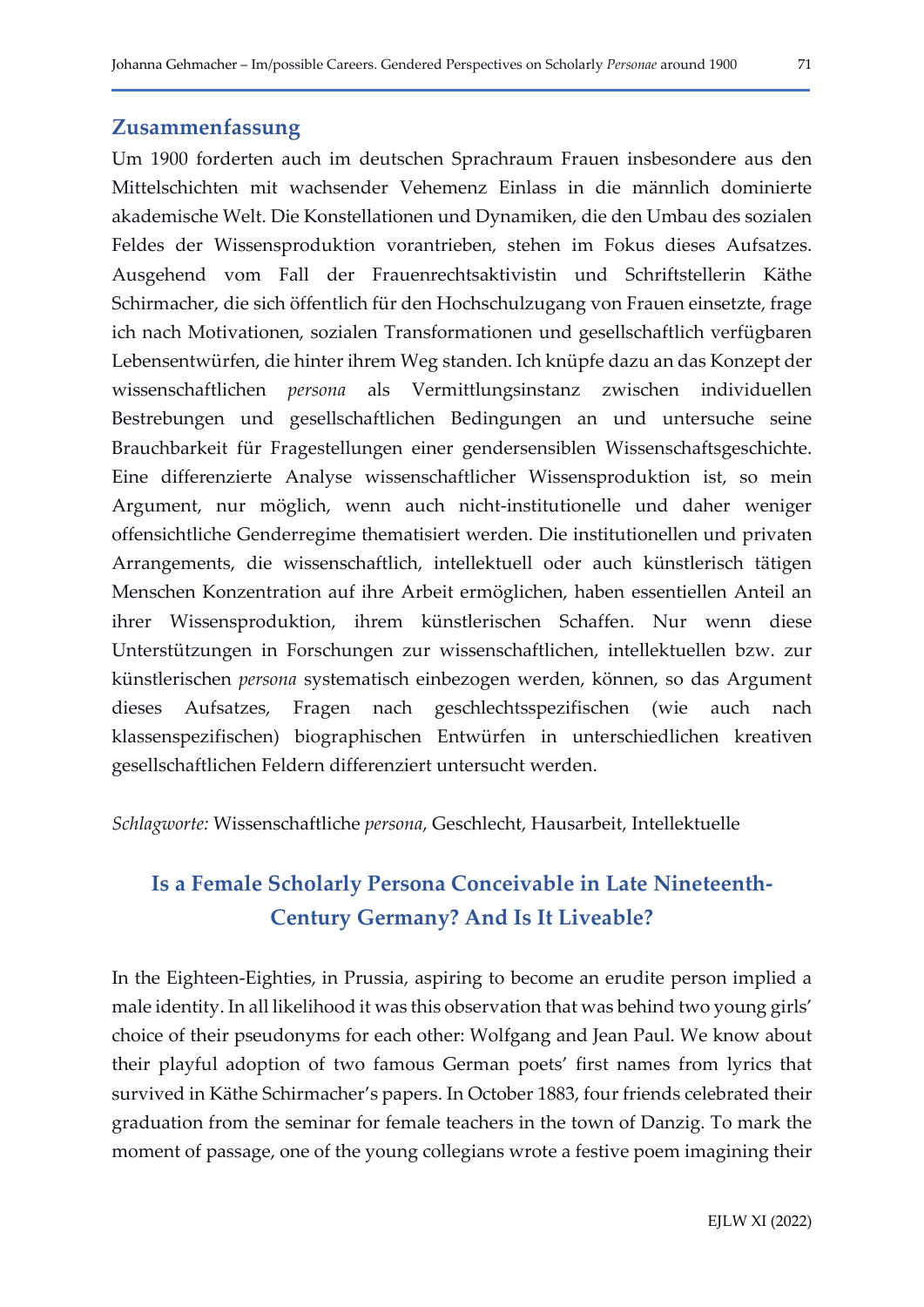future careers. Dedicating the artistic attempt to her admired friend Käthe Schirmacher (1865–1930) (aka Wolfgang), Elisabeth Matthes (?–?) (aka Jean Paul) envisaged brilliant Wolfgang fighting limitations and prejudice:

Nicht die Beschränkung kann Dir Befriedigung geben/ Nein des vollen Lebens reicher und mächtiger Strom soll/ dich umrauschend, heben und tragen Dein Schifflein der Zukunft entgegen/ daß im Kampfe mit Sturm und Wellen erprobst die Kraft Du/ die der Genius des Lebens Dir mitgab in reichlicher Fülle/ Glück auf denn zum rühmlichen Kampf mit des Vorurteils [törichtem] Wahne. ['Constraint cannot satisfy you/ Full life's rich and mighty river/ Shall sweep around you and carry your boat into a future/ of battling storm and waves with all the might/ life's genius has given you in abundance/ Good luck for your glorious fight against jaundice's foolish delusions!' (All translations from German: J.G.)]<sup>2</sup>

At the age of eighteen, these eager young women had reached the highest level of formal education a female person could achieve in Prussia. Their school-leaving degree did not give them access to any further opportunities of studying. With marriage figuring as a woman's true destiny in the eyes of their contemporaries, further education would have been a pointless investment, and any job they would be able to find as a governess in a private household or teaching children in a primary school was considered an emergency solution.

To strive for an academic career as a woman was perceived as a presumptuous wish and a foolish life plan that would sully the purity of the academy and spoil the girl's marriage prospects.<sup>3</sup> Despite such denigration, Elisabeth Matthes and Käthe Schirmacher dreamed of a life of learning, not of marriage and family. Both the institutional and social obstacles were enormous. Apart from the fundamental exclusion of women from German universities, the education girls received in the strongly gendered German school system in no way provided the educational fundamentals (such as Latin, Greek, or mathematics) for university studies.<sup>4</sup> And even if they should overcome all obstacles, was there any chance that they could earn their living with scholarly or scientific knowledge? German universities would only start to admit women as regular students in a few disciplines around 1900.<sup>5</sup> When Schirmacher and Matthes graduated from the teachers' seminar, German women had to go abroad to earn an academic degree. Some Swiss universities accepted female students since the Eighteen-Sixties; hence Switzerland became an important destination for women from Central and Eastern Europe who wanted to study.<sup>6</sup> During the last decades feminist research has analysed the institutional and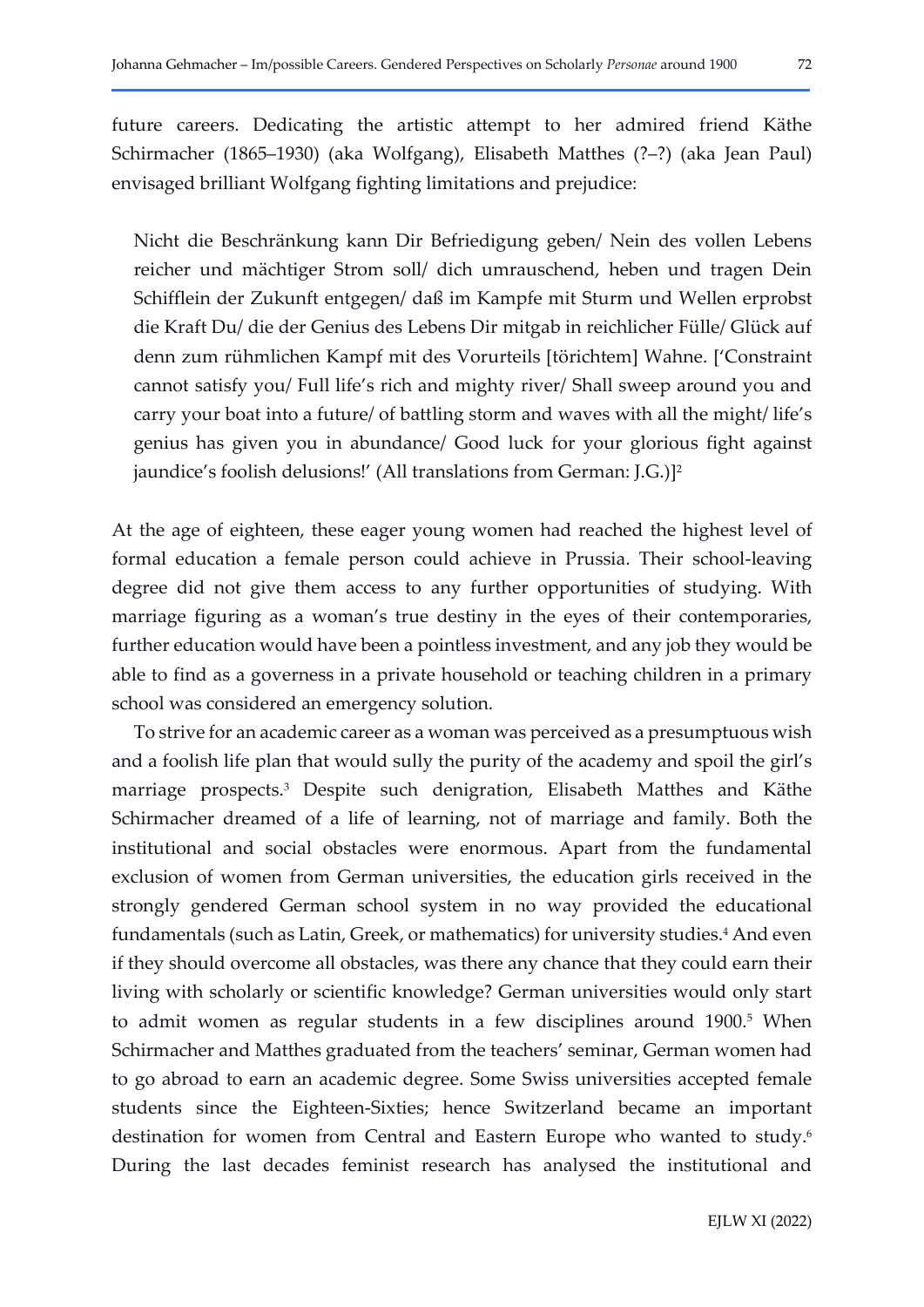ideological exclusions of women and demonstrated the achievements of courageous women who succeeded in their field despite significant obstacles.<sup>7</sup> Such research often also points to the limitations of focusing on academic misogyny and/or extraordinary female scholars and scientists.<sup>8</sup>

The analysis of the entangled processes of academic professionalisation and women's exclusion can significantly enrich the history of science; it shows how changing social contexts of knowledge production are closely linked both to gendered divisions of labour and gender ideologies. As Mineke Bosch points out, the introduction of anthropological concepts, and particularly the concept of the scientific persona, has paved the way for connecting '"science as knowledge" with science as "social process"'.<sup>9</sup> Referring to Lorraine Daston's and Otto Sibum's seminal text, she defines '"persona" as an intermediary between the individual and the institution […] a cultural identity that simultaneously shapes the individual in body and mind and creates a collective with a shared and recognisable physiognomy.'10 Bosch, however, also argues that previous to this development in science history, gender studies had already devised a similar concept of gender identity as performance.11 Both, biographical research in gender history and the history of science, increasingly focus on the '"doing" of identity […] as a relational (dialogical) and social process'.<sup>12</sup>

In a recent issue of the journal Persona Studies Kirsti Niskanen, Mineke Bosch and Kaat Wils expand the concept of the scientific persona. They particularly ask how scientific personae are created in institutions and under institutional conditions and emphasise differences like gender, class, and social background.13 Falko Schnicke similarly argues for consistently including questions of gender in projects in the history of science. We should, he claims, not only analyse human resources, institutional structures and social practices but also examine whether and how the choice of topics, perspectives, categories and metaphors of research is gendered. Like Niskanen, Bosch and Wils, he focuses on the institutional and cultural contexts of academic biographies.<sup>14</sup> His argument that the way scholars designed their scholarly persona was not only conditioned by time-specific gender stereotypes, but also served to create specific (masculine) group identities in academia,<sup>15</sup> is particularly helpful for my questions regarding the gendered boundary between scholarly and non-scholarly identities.

Tying in with these concepts, we can go beyond the ideological and institutional levels of analysis and ask what kind of gendered scholarly and scientific personae the 1883 graduates from the Danzig teacher's seminar were confronted with. We may also dig deeper and inquire whether, despite their apparent exclusion on the normative level, any covert biographical models for a woman's career in a scholarly context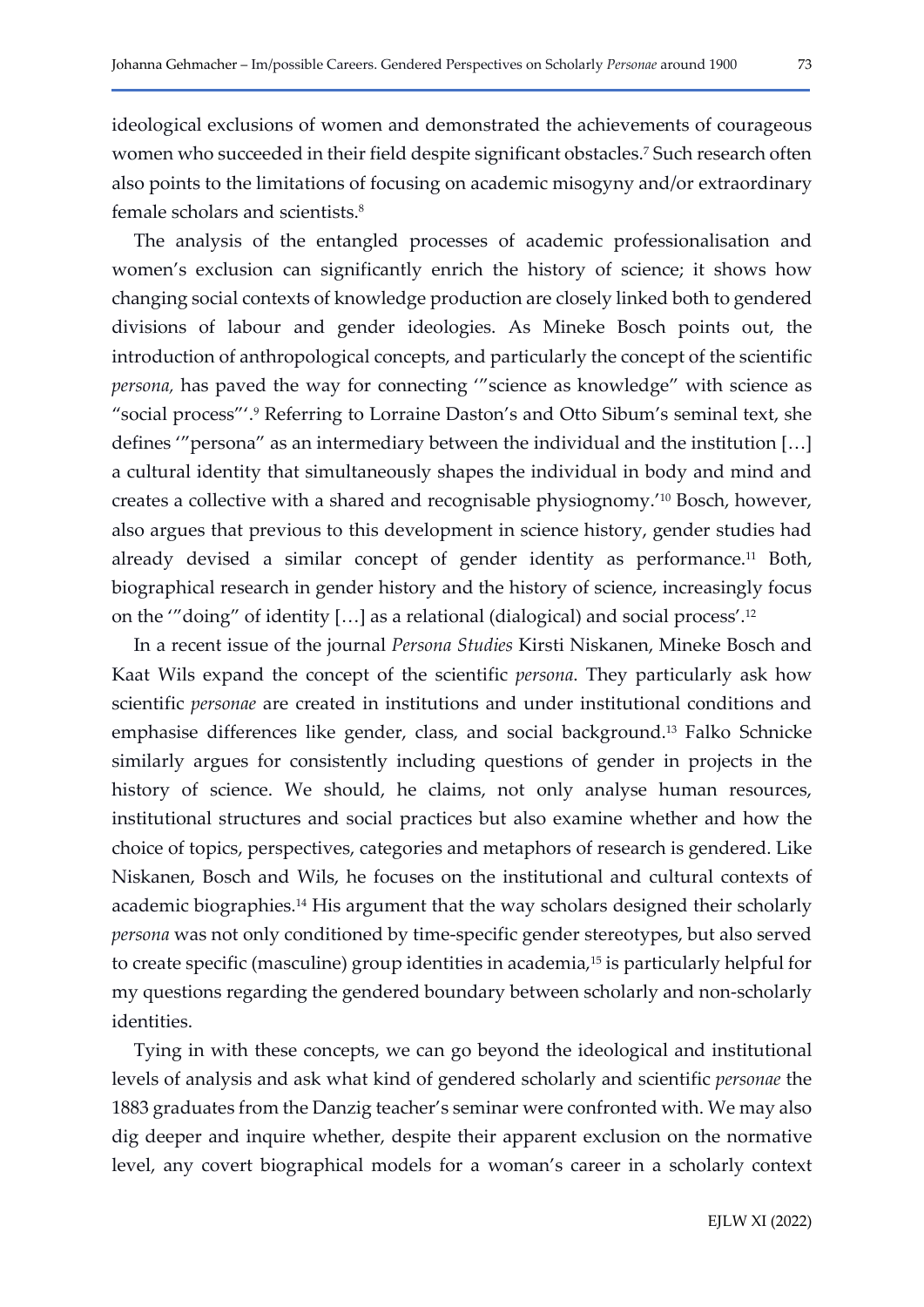existed, and how young women could gain knowledge of such models. The tortuous life paths of Käthe Schirmacher and Elisabeth Matthes (married Bentele) epitomise the lack of any straightforward entranceways into academe for them. Without the education and funds necessary for university studies, they both initially started to earn money as governess and teacher. After years of struggle, they earned their academic degrees abroad. Despite their achievements, neither of them had the opportunity to develop a university career, and both had to find other ways to make use of their academic education. It took ambitious Käthe Schirmacher twelve years of study in several countries, interrupted by illness and various employments, to earn her doctorate in Romance languages and literature in Zurich in 1895.<sup>16</sup> Elisabeth Matthes Bentele worked as a governess in private households around the world for nearly twenty years, got married and was divorced before she seized on an opportunity to study medicine at the University of Illinois as a middle-aged woman.<sup>17</sup>

In this article, I will address two related questions. Firstly, I will ask what motivations and meanings may have been behind a young German woman's desire to contemplate a life in science in the Eighteen-Eighties. Secondly, I will examine what the practical conditions were for a woman to earn a living from what she had studied. Taking the case of Käthe Schirmacher, I will explore what, despite all obstacles, rendered an academic career thinkable for her. I will explore what she may have had in mind when she embarked on becoming a learned woman and where she sought the necessary information for her plans. I will then analyse how later in her career she managed her life as a self-sufficient woman and a public intellectual within a society where scholarly and—more broadly—intellectual *personae* were nearly exclusively male.18 Focusing on how she organised her daily life in collaboration with—primarily female—companions, I will argue that stable support in recurrent scholarly and mundane tasks is an important prerequisite for a career as an intellectual inside and outside academic institutions. Here I propose that there is a close link between the gendered nature of scholarly personae and the mostly invisible but essential support domestic arrangements provided (and still provide) to scholars. It is therefore essential to combine the analysis of hegemonic scholarly identity concepts on the one hand and the exploration of practical and economic support in familial and parafamilial contexts on the other.

Before I address these issues, I would like to briefly discuss the sources on which this research is based. Using the case of Käthe Schirmacher, a radical feminist activist around 1900 and one of the first German women to earn a doctorate, is possible because the prolific author had an extraordinary sense of self and history and became an exceptional self-archivist early in her life.19 Women's legacies are very rarely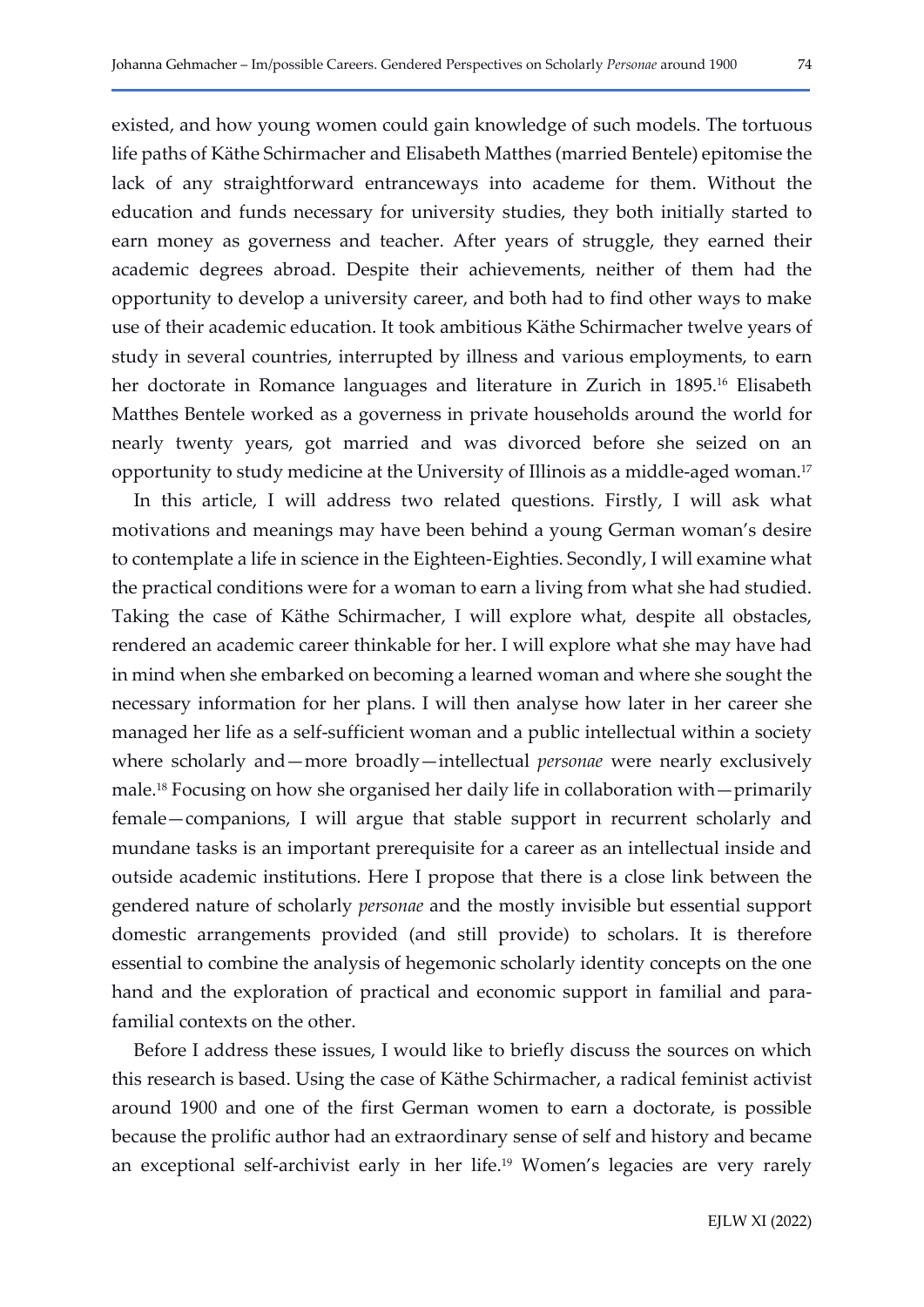deemed worthy of preservation, and comprehensive estates similar to Schirmacher's papers only survived in exceptional cases.20 The story of Elisabeth Matthes Bentele is a good example. We only know of her transnational life in Great Britain, France, Switzerland, Mexico and the USA because Käthe Schirmacher valued her letters and kept them until her death.<sup>21</sup> Käthe Schirmacher was convinced that her itinerary was exemplary in more than one sense. This is why she was determined that her records be kept for posterity. Declaring that the material was of historical relevance, she secured a place for her huge private archive at the University of Rostock shortly before her death in 1930 at the age of only 65.<sup>22</sup> The fact that she was a venerated figure in late Weimar right-wing milieux certainly defined the composition of her papers. Most probably, however, it was also the reason why her extensive papers were preserved in a public archival space.

For any study based on private papers such as Schirmacher's estate, it is necessary to reflect on the autobiographical agency of the bequeather.<sup>23</sup> In my approach to this material, which could be used for a multitude of research questions, I always assume that Schirmacher's biography can be used for a case study precisely because she herself already experienced and presented her life as a case.<sup>24</sup> Hence, I analyse her autobiographical practices as a continuous process of publicly and privately making sense of the self and the world. In this article, my focus will be on Schirmacher's persistent desire to study and to pursue a university career that she expressed early in her teens and maintained her whole life. Schirmacher's practices of self-reflection and self-documentation expressed in diaries and letters, published and unpublished autobiographical writings, and fictional and political publications were closely linked to her struggle for higher education. They were also a way of managing her work as an independent professional writer. Her well-kept diaries and correspondence served as a repository and resource for her work. As a meticulous bookkeeper of her various tasks and obligations, she used her diaries to structure and organise her daily workloads.<sup>25</sup>

### If You Are Not a Genius, Become a Wife of a Genius!

To get a sense of the motives and inspirations that may have been behind Käthe Schirmacher's plan to study, we must look to the years of her adolescence. At the age of sixteen, she started a correspondence about her education and her future with her grandfather Julius Scharlok (1809–1899), a botanist and apothecary in Graudenz and the only person in her family who had a close connection to science.<sup>26</sup> In her once wellto-do family involved in transnational trade, she observed growing difficulties fuelled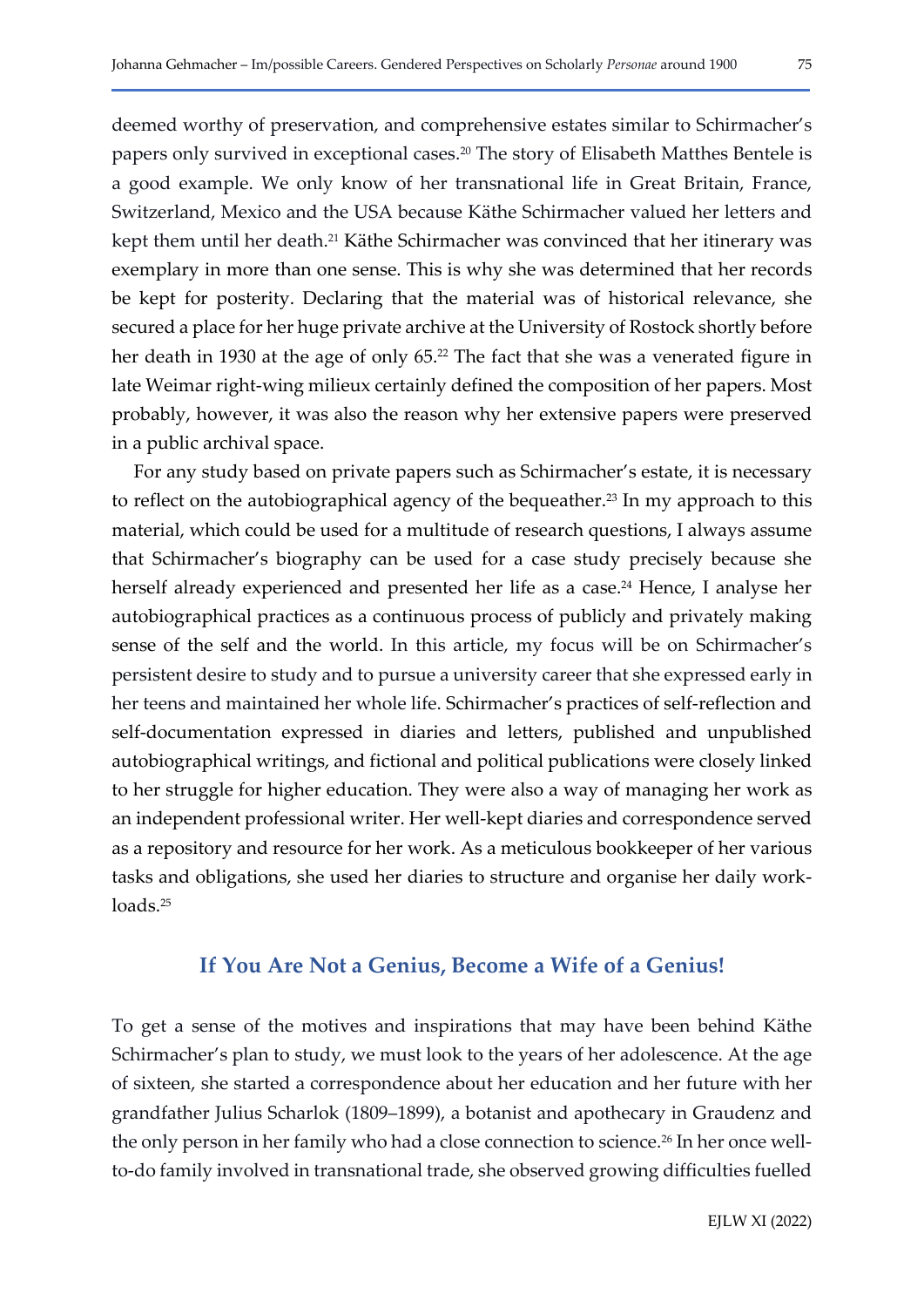by the economic failure of her father's company and various illnesses of both her parents.27 Having finished school and hoping that she would be allowed to attend the teacher's seminar the following year as the first step to further study, she pondered ways of becoming self-employed. Her observations of her elder sister's marriage intensified her desire for independence. Despite her otherwise liberal grandfather's firm conviction that a woman's destiny was to become a loving wife and mother, she defended her wish to study and her belief in women's ability to reason.<sup>28</sup> She persisted in the debate by sending him elaborate pamphlets in which she criticised the different levels of progress men and women had reached and demanded equal higher education for women.29 Her 1882 Christmas present for him was an essay she had written on 'true education' and 'modesty.' By embracing contemporary concepts of progress and the historicity of civilisation, she argued that women should be allowed to educate themselves. As everything was changing they should also have the opportunity to evolve.<sup>30</sup>

While Schirmacher discussed the appropriateness of higher education for women with a respected older member of her family, she sought advice about the opportunities she might have from a peer. Her sister's young brother-in-law Hugo Münsterberg (1863–1916), two years her senior, had begun his studies in Geneva in 1882 and told her about the famous Russian woman students he had met there. In the summer of 1882, Münsterberg wrote long letters answering Schirmacher's questions about her chances to enrol as a student, too. A 48-page letter he sent to her on her seventeenth birthday was not without some inadvertent humour. In stilted terms, the nineteen-year-old fledgling student lectured her about marriage and motherhood being incompatible with a women's public appearance on a lectern. 'Die Seele der Frau soll wie ein Tempel sein, wo wenige Andächtige niederknien, nicht wie eine Jahrmarktsbude, wo sich für Geld die große schaulustige Menge jubelnd amüsiert' ['a woman's soul should be like a temple where only a few worshipers kneel, and not be offered for money to a gawping and cheering crowd at a fair.']<sup>31</sup>

The young man's verbose response to the information Schirmacher had requested from him offers deep insights into the misogynist discourse of the time. The sources of some of his utterances can be traced—pamphlets against women's higher education enjoyed considerable circulation among male students of the time.<sup>32</sup> Here, however, I am more interested in other aspects of his advice for the aspiring girl. Münsterberg began by presenting in grim terms the major obstacles Schirmacher would have to overcome if she set out to study. She would have to study privately for years to acquire the necessary knowledge for university admittance. Then she would have to go to a university abroad where she had to face hostility from male fellow students and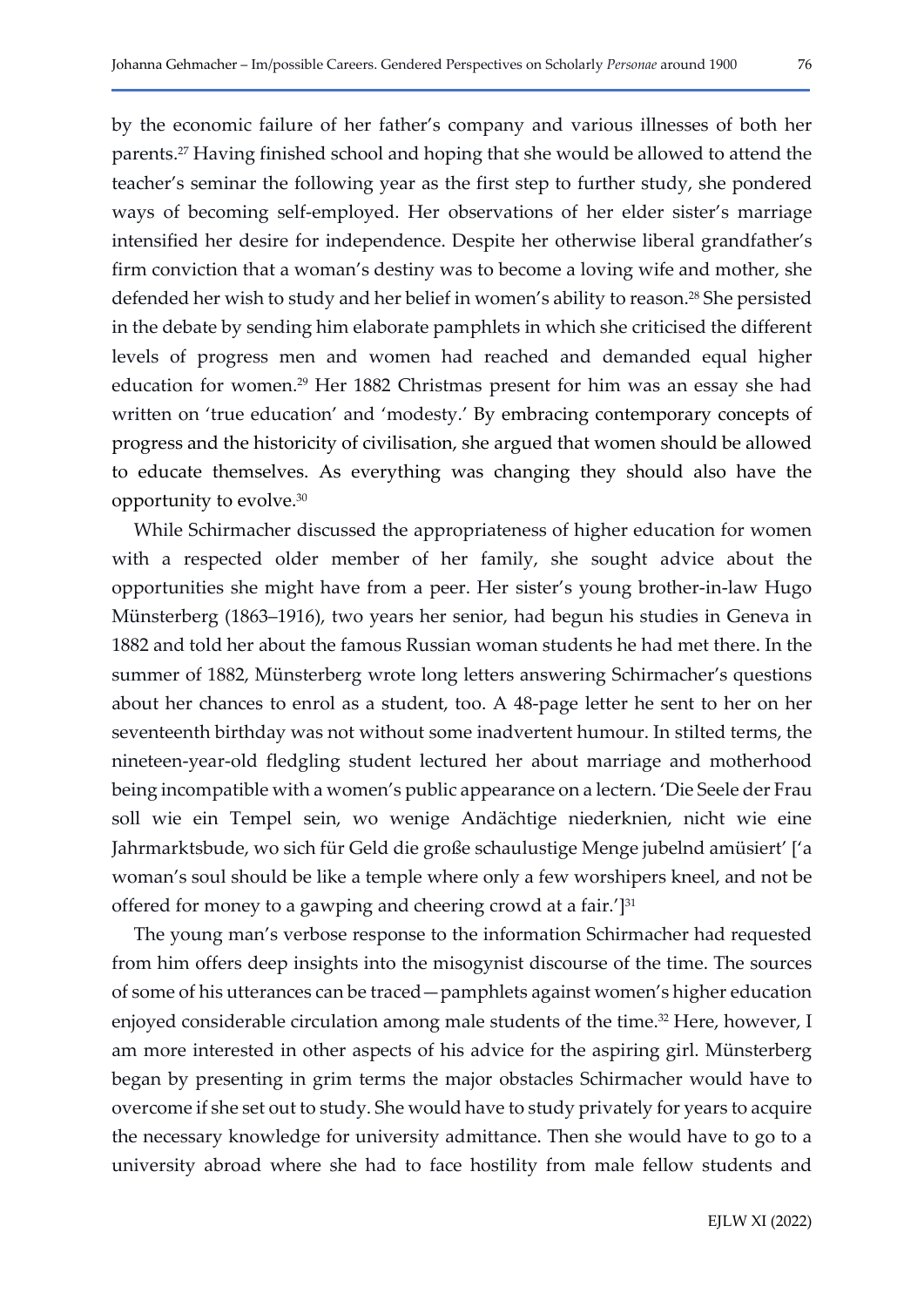professors without her family's help. All this would cost her parents a lot of money they could not afford, and after all these efforts, her marriage prospects would be poor.

However, after painting this daunting picture, Münsterberg also outlined two possible entrance ways into the academic world for her. On the one hand, using the example of the Russian student he had met, he acknowledged that there was a natural force of true vocation. Some extraordinary women were drawn to science and to work for the greater good by an irresistible calling against their expressed wish to become mothers and wives. However, he claimed that these individuals with a calling never made a principle of their extraordinary path but humbly accepted their fate as a burden they had to bear.33 In doing so he unintentionally also sketched a possible, if uncomfortable, persona for a female scholar: the brilliant woman, the female genius who was unable to escape her vocation and therefore had to forgo the happiness of love and motherhood.

That kind of genius, he explained to Schirmacher, was rare and, obviously, he did not see it in her. Nevertheless, he had another suggestion, derived from his own needs, which might open a back door into the academic world for her. He knew that while he had studied Greek and Latin at grammar school, she was good at modern languages, considered a more appropriate competence for women. In order to study his particular interest, anthropology and cultural history, he needed someone to translate books from English and French (which he did not read well enough) into German. He would send her these texts, and in exchange for her translating excerpts from them, he would teach her about this innovative field of research. 'Schulter an Schulter' ['Shoulder to shoulder'] they would go through life in science and explore new ideas. As he put it, a clear decision was required: 'Ja oder nein, Käthe? Ich warte auf Antwort, auf schnelle Antwort, ohne langes Besinnen, Ja oder nein? ['Yes or no, Käthe? I am waiting for an answer, a quick answer without long deliberation, yes or no?']<sup>34</sup> He did not explain the urgency—was this a covert marriage proposal, or did he just need the translations quickly? Notwithstanding the association of comradeship among equals in the phrase 'shoulder to shoulder', he did not want to relinquish a heteronormative order of social relations. A few days earlier, he had responded to Schirmacher's farewell formula 'Ihr Freund' ['Your friend'—the German word 'Freund' implying a male identity] with the mocking signature 'Ihre Freundin Hugo Münsterberg' ['Your girl-friend H. M.'].<sup>35</sup> In any case, the relationship cooled soon after this intense exchange for other reasons. Still, with his proposal, the self-assured Münsterberg had also outlined a second model for a female scholarly persona: the educated supporter of a brilliant man.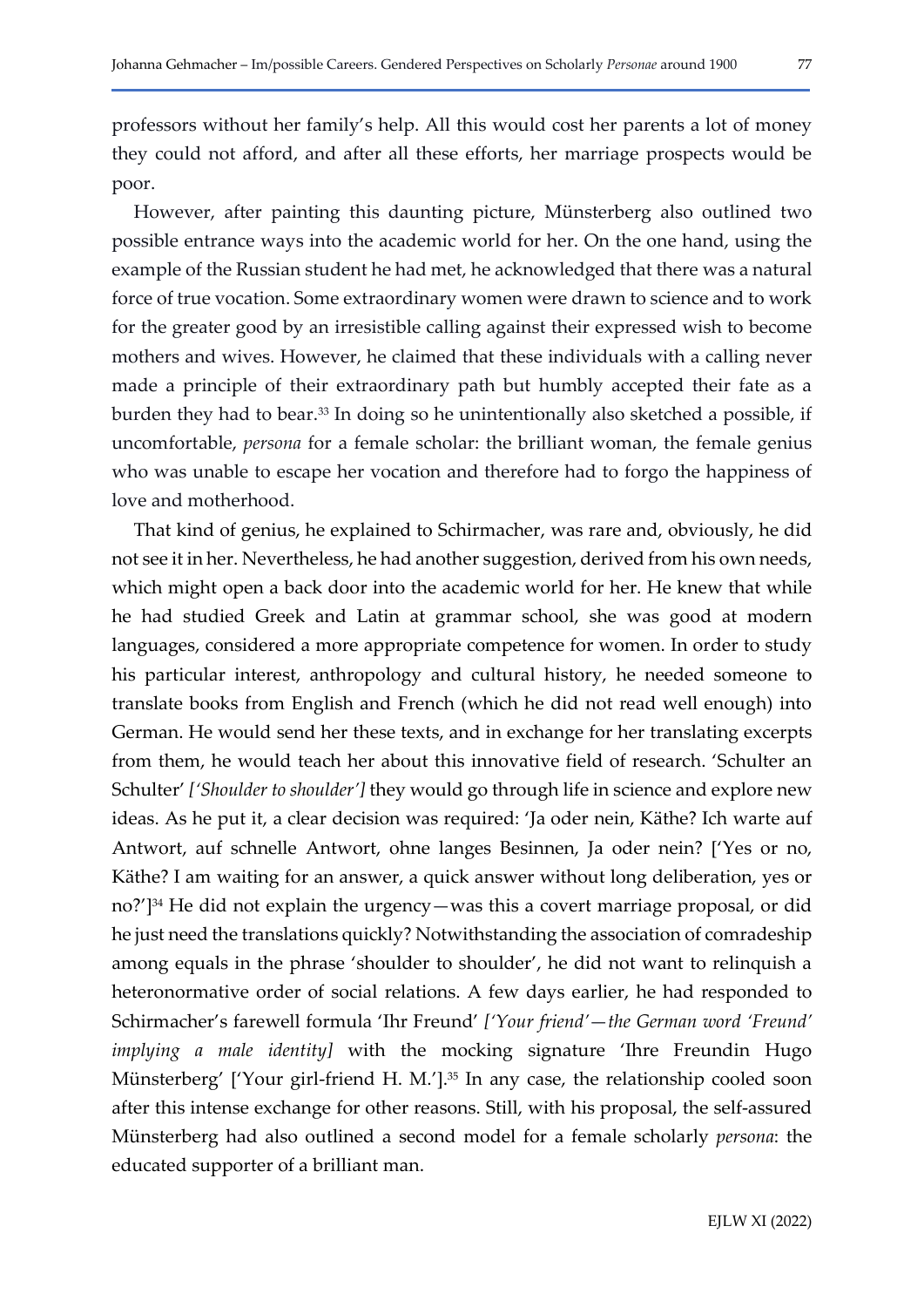To put it bluntly, two models of academic life for a woman emerge in the young man's letter: to present herself as a genius who had to follow her vocation, or to become the wife of a learned man, preferably a genius. The exclusionary intention of the first model is obvious. It derived from Theodor Bischoff's assertion that there was no need for change in the gendered system of higher education because true female genius in a woman would prevail if only it were present.36 As early as the Eighteen-Seventies, Hedwig Dohm had criticised this position in one of her sharp and lucid treatises.37 We might also dismiss the second model as an obscure caricature of more complex conditions and relationships. However, it is worth reading Münsterberg's letter as the expression of a keen observer who described both what he saw and surmised and also what he wished to establish for himself. In so doing, we can ascertain what was to become a widespread model of cooperation between a man in an academic position and a well-educated woman supporting him as secretary, translator, housekeeper, and often also as a wife.38 What transpired was a transformation of the scientific household that reflected the advance of women into the sciences and rearranged scholarly practice along gendered hierarchies. Before I turn to this second model in more detail, however, I want to accompany the young Schirmacher a little further on her arduous path to an academic degree.

#### Fact, Fiction, Persona

For more than a decade, Schirmacher combined work and studies for her doctorate in different forms. She started as an eighteen-year-old governess in a private household in Thuringia, where she fought for a few free hours in the evenings to read the books Münsterberg had recommended.<sup>39</sup> With the financial help of her affluent brother-inlaw Otto Münsterberg (1854–1915), Hugo's older brother, she then went on to France to improve her French and later to study at the Sorbonne. In Paris, she started to give language lessons to her fellow students to support herself. After her successful agrégation in German studies, she worked as a language teacher at a girls' school in Liverpool, where she also studied English literature at the university for a year. She then returned to Danzig for several years to cure her poor health. To contribute to her family's tight household budget, she gave correspondence language lessons to women and also started to translate and write. At the same time, she began to study Romance languages. In 1893 she continued her studies in Zurich, where she obtained a doctorate in 1895. For a long time, she hoped to become a professor at a university—the latest attempt to reach this goal is documented in her papers when she was nearly fifty years old.<sup>40</sup>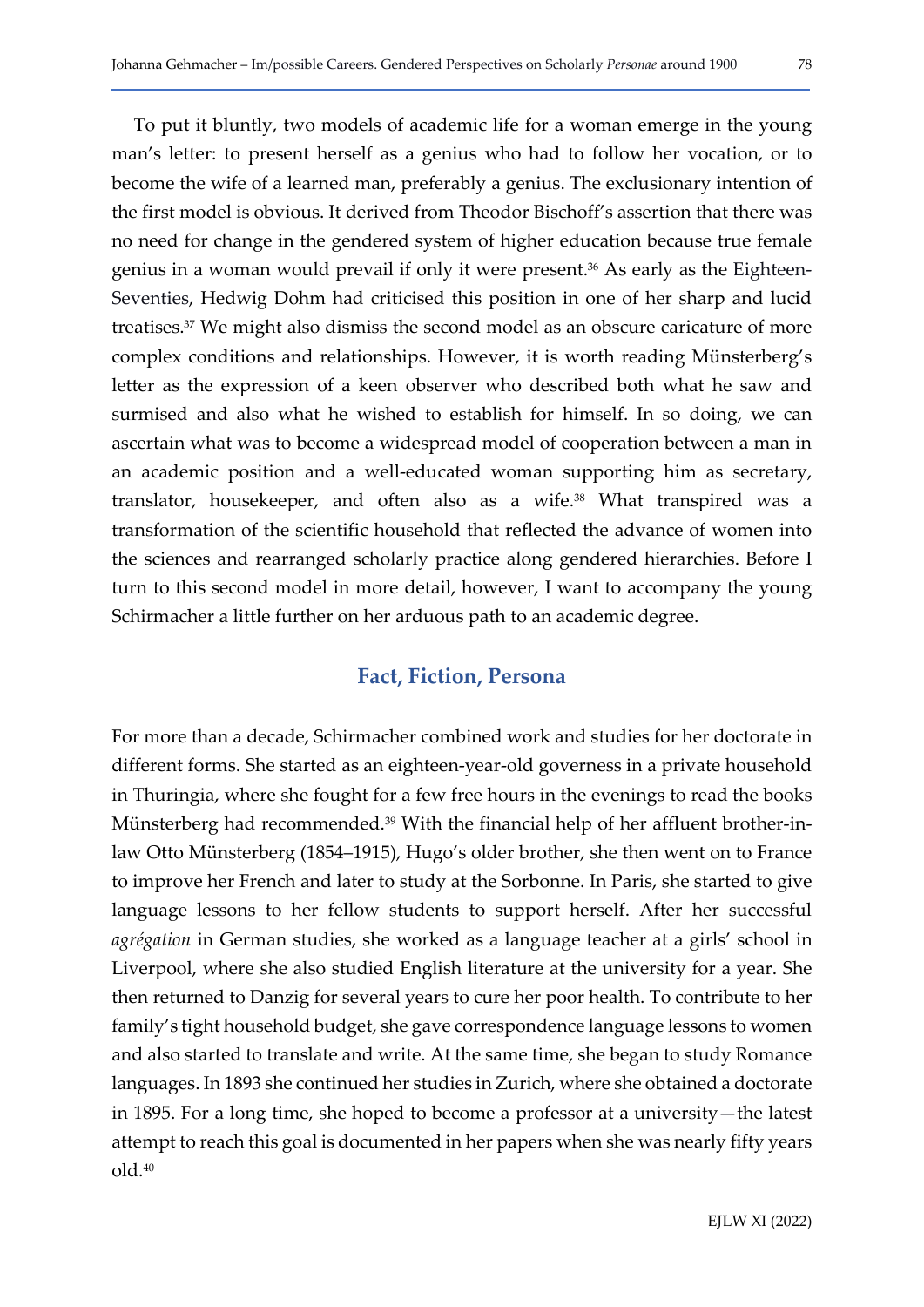During the years of her academic training, the focus of her work to earn a living progressively shifted from teaching to writing. An essential part of this writing as a journalist and author of fiction and non-fiction reflected and challenged the marginalised situation of women in academia and the professions. Some literary texts with an autobiographical background—autofiction in today's terms—are particularly relevant in this respect.<sup>41</sup> A number of characters that mirror her own experiences in the student milieu recur in several of her published and unpublished texts. $42$ Therefore, without equating these characters with historical individuals, I understand Schirmacher's fictional texts as part of her autobiographical practices.<sup>43</sup>

Schirmacher's first (anonymously) published book, the short novel Die Libertad [The Libertad] (1891), portrays a group of former female fellow students who meet again at the summer house of US-Americans Lotte and Arthur Kent a few of years after their student days. The reunited friends reflect on their various situations as educated women in different countries and share how they have fared since leaving university. The question of whether one is part of a couple or not has some resonance in this exchange. While the main character, Phil, lives as a single woman and maintains herself, the American hostess Lotte is part of a working couple and collaborates with her husband as a lawyer. The third protagonist, artist Anne Marie, is fatally ill; she has been too proud to seek help after losing the support of a wealthy relative and has literally worked herself to death.<sup>44</sup> The little book, which had a considerable public echo for the debut of an unknown author, was the first example of what would later become a flourishing genre of female student novels in German literature.45 Some of these later books would dramatise the question of whether love and a happy family life were compatible with a woman's professional career.<sup>46</sup> Schirmacher's novella, however, did not rule on the issue. The author related observations on the different situations of the protagonists—the romanceless camaraderie of the working couple, the loneliness of the proud artist in her dismal lodgings, from where Lotte rescued her, Lotte's functional household, Phil's nomadic life—but she did not present either one of the different paths as the only possible solution.<sup> $47$ </sup> The openness of an experimental space, and the relaxed insight into the private life of an otherwise often scandalised avantgarde group, won the book enthusiastic readers among the radical protagonists of the women's movement while others feared it might harm the common cause.

The innovative genre reflected the emergence of a new, albeit extremely small, group in European societies: female students. They were both fiercely criticised and eloquently idealised, which is a sign of ongoing negotiations about a livable persona for this group.48 Schirmacher also participated in the debate with a non-fiction book.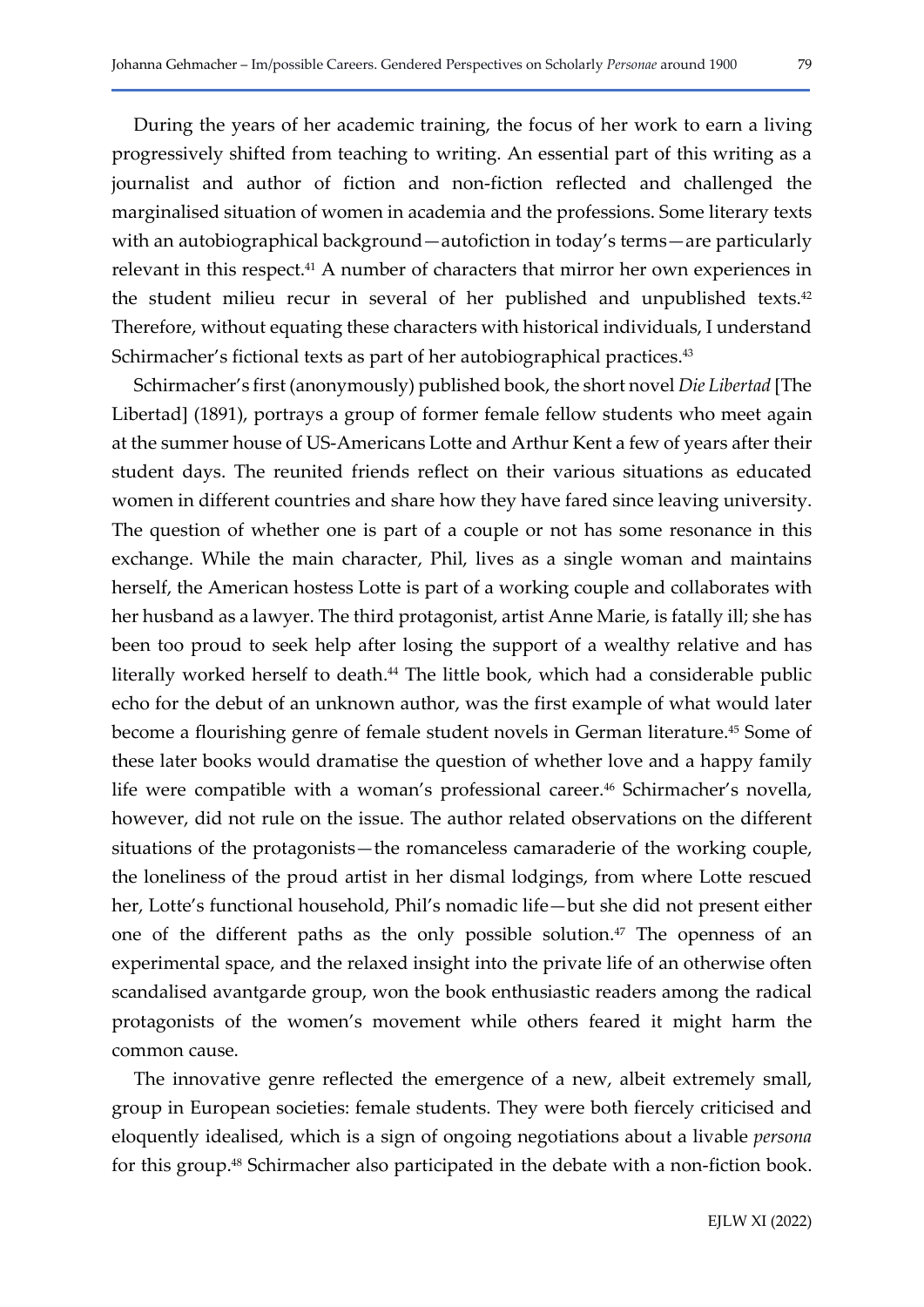In Züricher Studentinnen [Female students in Zurich] she affirmed the new type and at the same time attempted to demystify it. $49$  However, the fiction and non-fiction literature on female students also marked out the boundary of what was conceivable and what was not. To my knowledge, female scholars or scientists did not appear as either negative or positive fictional characters in the German literature of the time. While the *persona* of the female student was slowly taking shape, the woman scholar or scientist remained a singular exception. For her, a viable, publicly accepted persona had not yet emerged around 1900.

The provocation that lay in demanding the possibility of a female scholarly *persona* in the first place was also reflected in a fierce epistolary conflict over the novella Die Libertad. One anonymous writer's letter forwarded by the editor accused the author of using individual experiences as evidence for general facts. The critic also chided the author for the book's assertion that women should have the same educational and professional opportunities as men, as they would only be shabby competitors for academic men. Not only were professors treating female students better than their male peers, but educated women were also unfairly favoured: 'Die studierte Frau ist etwas Apartes [...], dem der deutsche Mann [...] Vorrang lässt vor jungen Männern, die dasselbe leisten.' [The educated woman is something special [...] to whom the German man [...] gives priority over young men who achieve the same.'  $]^{50}$ 

After a heated exchange of letters via the publisher it turned out that Schirmacher's former correspondence partner Hugo Münsterberg, now teaching psychology as an assistant professor at the University of Freiburg, had been the anonymous critic. He had used his knowledge of Schirmacher's personal career to write the anonymous diatribes. A long-term estrangement between the two relatives was the result of the dispute.

However, her first book also won Käthe Schirmacher new friends. Among them was a young woman from a devout protestant background: 21-year-old Helene Stöcker (1869–1943), later in her life a well-known activist for sexual liberation and peace.51 Like Münsterberg, she was convinced that the narrative was based on biographical experience. But this did not diminish the relevance of the book in her eyes, quite the contrary. She wrote to the author by way of the editor and asked for advice on how she could become a student herself. Helene Stöcker identified with Schirmacher's alter ego Phil, by whom she felt comforted and inspired: '[D]er beste Trost, den man auf seinem einsamen Wege hat, daß es Menschen giebt […], die fühlen, denken; streben wie wir und denen man […] nur nachstreben kann!' ['[T]he best consolation one has on one's lonely path is that there are people […] who feel, think, strive like us and whom  $[...]$  one can only try to emulate!<sup>[52]</sup> The young admirer got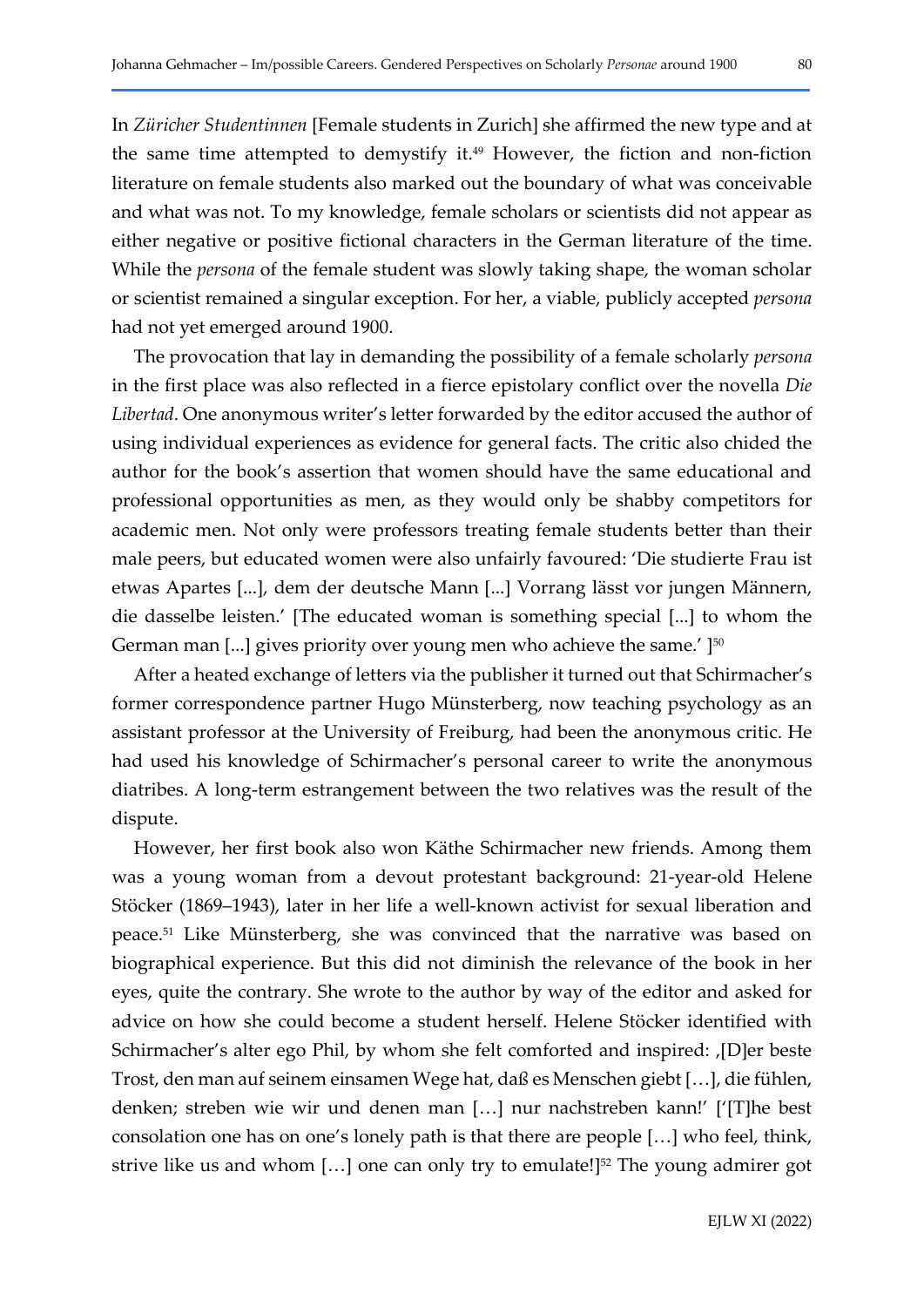the advice she needed from Schirmacher, and the two women remained in touch for years. Helene Stöcker left her parental home in Wuppertal shortly after reading Schirmacher's book and took courses organised by the women's movement to prepare women for university studies.<sup>53</sup>

What can we infer from Schirmacher's debut book and the reaction it received? I'd hold that the autobiographical element was deliberately hidden only superficially. The similarity to the author's life helped to support the text's authenticity and political stance. On the other hand, the fictional character allowed the author to create models that hardly existed in real life. As Romana Weiershausen and Miriam Wallraven both have convincingly argued, fictionalisation (of the autobiographical as well as of social analysis) was a common strategy in the feminist literature of the time when neither theoretical nor literary concepts suited the argument the authors wanted to make.<sup>54</sup> Käthe Schirmacher rejected the restrictive model of vocation as the only possible legitimate reason for a woman's higher education, and thus made her story into a plea for equal rights and opportunities for women in general. Making a case of her own career plans, she helped to develop a future persona: the erudite woman who could make a living with her academic education.

In the Eighteen-Nineties, when Schirmacher received her doctorate, a female scholar existed only as an absolute exception; her path at the fringes of academia—as an independent social researcher, a journalist who time and again had to use her PhD to assert her authority, a lecturer, an activist, a translator—illustrates this. Therefore, in order to move to the second question of this paper and discuss aspects of the daily practice of a woman who lived off what she had learned at university, we need to further open the perspective and work with the broader definition of the professional intellectual personality.

### Käthe Schirmacher, Her Diaries, Her Wives and Her Secretaries

Schirmacher, who lived in Paris as a journalist from 1895, published on many different topics, also in popular and academic contexts, including, for example, a sociological study on the nationally segregated labour market in Paris or a popular biography of the French philosopher Voltaire.<sup>55</sup> In her papers, we can find many sources on how she managed the massive amount of work she accomplished. Over the two decades after she graduated from the University of Zurich, she wrote several books, hundreds of newspaper articles, essays, and studies, and travelled as a public lecturer for the women's movement and abolitionism, as well as for German-nationalist organisations.56 She had specific daily techniques to make herself get on with her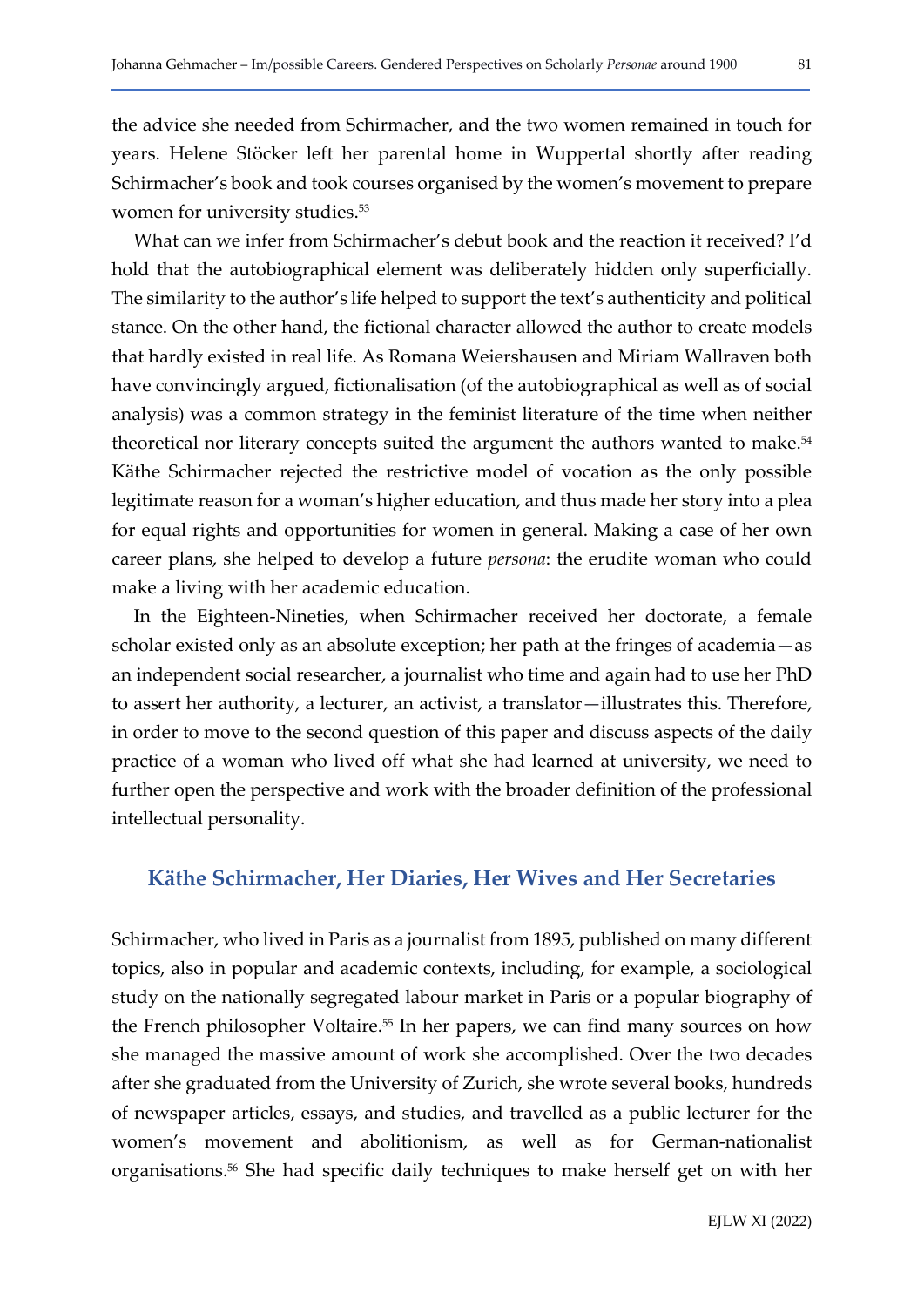work, and she had various types of assistance from others—from family members, partners, and hosts on her travels.

From the time Schirmacher left her home in Danzig at eighteen, she wrote into a diary nearly every day until the end of her life. Most of these diaries (written in French until the beginning of the World War I) have survived in her papers. For a very long period, the daily entries had a similar structure, although differing in detail and completeness. In a full entry, Schirmacher jotted down when she had gotten up, sometimes also how she had slept or whether she had a headache. She documented whom she had met during the day, which text(s) she had worked on, what correspondence she had received and which letters she had answered. Sometimes she briefly commented on the weather; more often, she noted the atmosphere of a meeting, particularly when it had been nice.<sup>57</sup> When analysing the functional notes, we can see performative and organising aspects.<sup>58</sup> On the one hand, Schirmacher had established fixed routines that she kept (or at least wrote down) whether she lived alone, with a partner or family, whether travelling or at home. On the other hand, she used her diary as documentation for her work by meticulously taking note of when she had sent a letter, an article, an invoice.

A recurring term was the single French word 'rangé' (meaning to tidy, file or arrange) without further explanation. Irritating in its vagueness, it indicates the diarist's awareness of necessary domestic and clerical chores and serves as an alwaysavailable explanation for time lost during the day.<sup>59</sup> A seemingly useless repetitive element in a functional worktext, I read it as its punctum, a seemingly incidental detail that changes the perspective. It hints at other notes on tasks that a scholar's wife and/or secretary usually fulfilled and conveys Schirmacher's knowledge that such support was not always available for her as a woman. In order to reconcile her daily experience with her self-image as a university-educated professional woman, in her diary she established a *persona* that expressed both her demand to be valued equally with a man and her knowledge of her particular life situation as a professional woman.

Schirmacher did not always lack support; for extended periods it was quite the opposite. Already during her time in Liverpool, a friend and admirer, Amelia Hartely, shared the flat with her and nursed her when she fell ill.<sup>60</sup> From her time in Zurich in the early Eighteen-Nineties onwards, she cohabitated with younger women for many years. Her first long-time companion, Margarethe Böhm, followed her to Zurich and then to Paris. While pursuing her own studies, Böhm also assisted Schirmacher in her work. As a former pupil of Schirmacher, she copied texts and dealt with other secretarial work for her, but also took care of the household in their shared flat in Paris.<sup>61</sup> It is hard to say whether she received payment, did this work for room and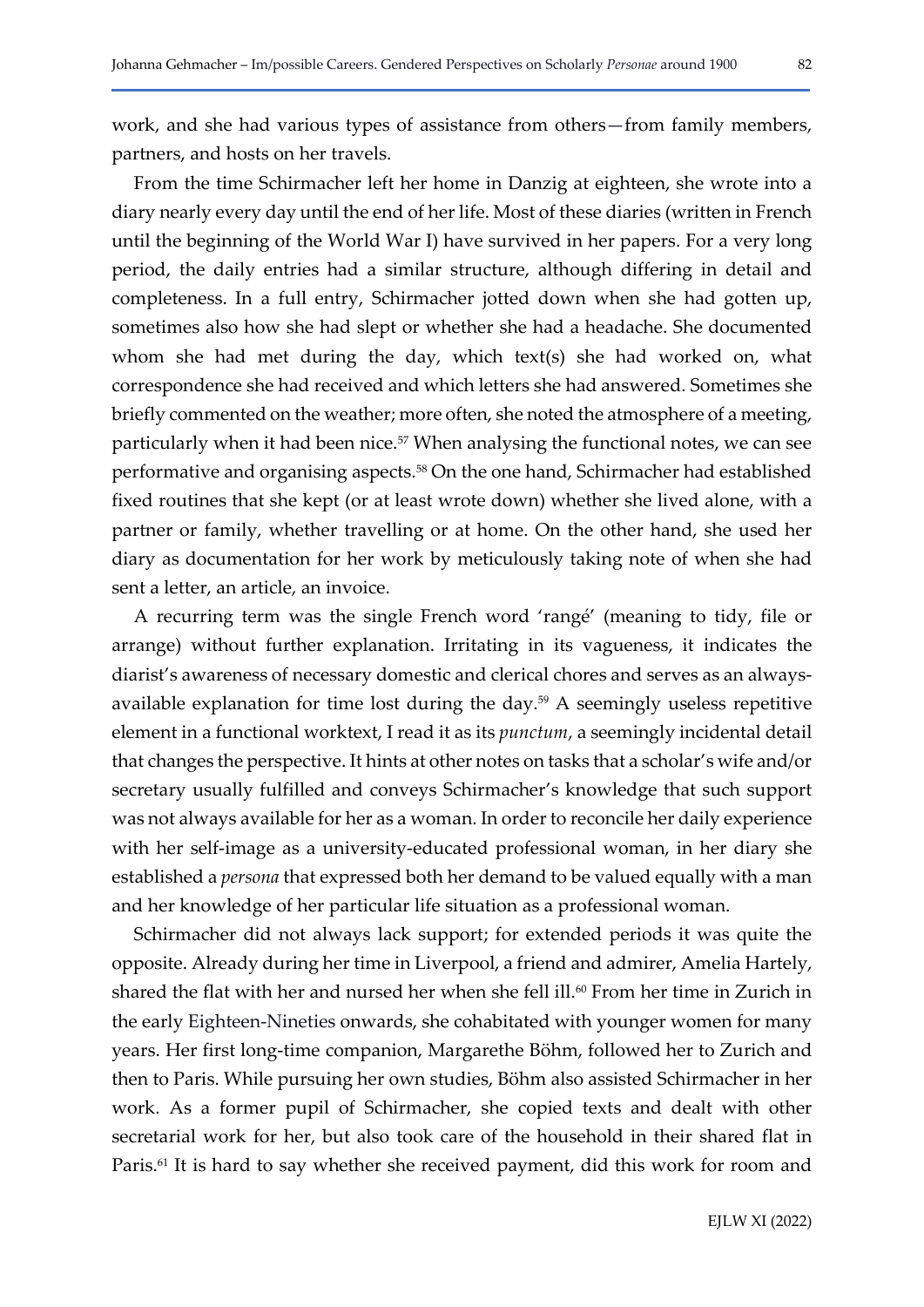board, or out of friendship or love. However, we do have documents that, albeit jokingly, depict her as Schirmacher's wife. In a letter to her mother, Schirmacher, whose nickname in her family was 'Katz' [cat], signed with 'Dein alter Kater und Frau' ['Your old tomcat and wife']. Next to the signature, she had drawn a bigger and a smaller cat: obviously the tomcat Käthe and his wife, Margarethe.<sup>62</sup> This reference to marital life was not a single occurrence. Schirmacher described their relationship as a 'glückliche Ehe' ['happy marriage'].<sup>63</sup> In the correspondence between Margarethe Böhm, Schirmacher, and her mother, Böhm both presented herself as 'Sekretarius' and as 'Frau Doctorin' who hoped to be soon reunited with her 'Doctor' (Schirmacher).<sup>64</sup> However, Böhm left Schirmacher because of her strained health in 1896; a nervous illness had been diagnosed. Another friend, Henriette Josephson, who lived in the same tenement in Paris, inherited her role.<sup>65</sup>

Elisa Heinrich has described Schirmachers's intimate relationships to Böhm, Josephson and other partners in detail and has also discussed whether they should be characterised as sexual relations. In her lucid analysis, she highlights some consistent patterns of these relationships that are pertinent also to the questions of this article: the division of labour (the household and secretarial work being the remit of Schirmacher's partners) as well as the inner hierarchy constituted by the admiration these young women had for the self-assured and publicly active Schirmacher. Taking all this into account, I adopt her concept of 'wives' even though it does not reflect a legally binding relationship.<sup>66</sup> Heinrich also points to the problematic endings of these relations in which illness and nervous disease on the part of Schirmacher's companions played a role more than once.67 We can infer both that it was not easy to live with Schirmacher and that she was good at finding people to adore and support her. However, what distinguished her from the male scholars and intellectuals against whom she measured herself was that she repeatedly had to find new support—she could neither marry a wife for life, nor did she work at an institution that provided her with a secretary. What she was able to offer in this barter was her charisma as a pioneer and activist, her role as an intellectual and model for younger women, often, arguably, her emotional and sexual appeal. Despite her often-complicated life and career, her value in this respect remained stable. At the time of her death at the age of 65 in Meran, she was accompanied and nursed by a young woman, described as her secretary, Hanna Krüger, who, after Schirmacher's death, secured her papers and wrote her first biography.<sup>68</sup>

Another support Schirmacher occasionally received were invitations to the private homes of admirers and fellow activists. During her lecture travels in winter, she usually stayed at these houses for a few days before proceeding to the next town. In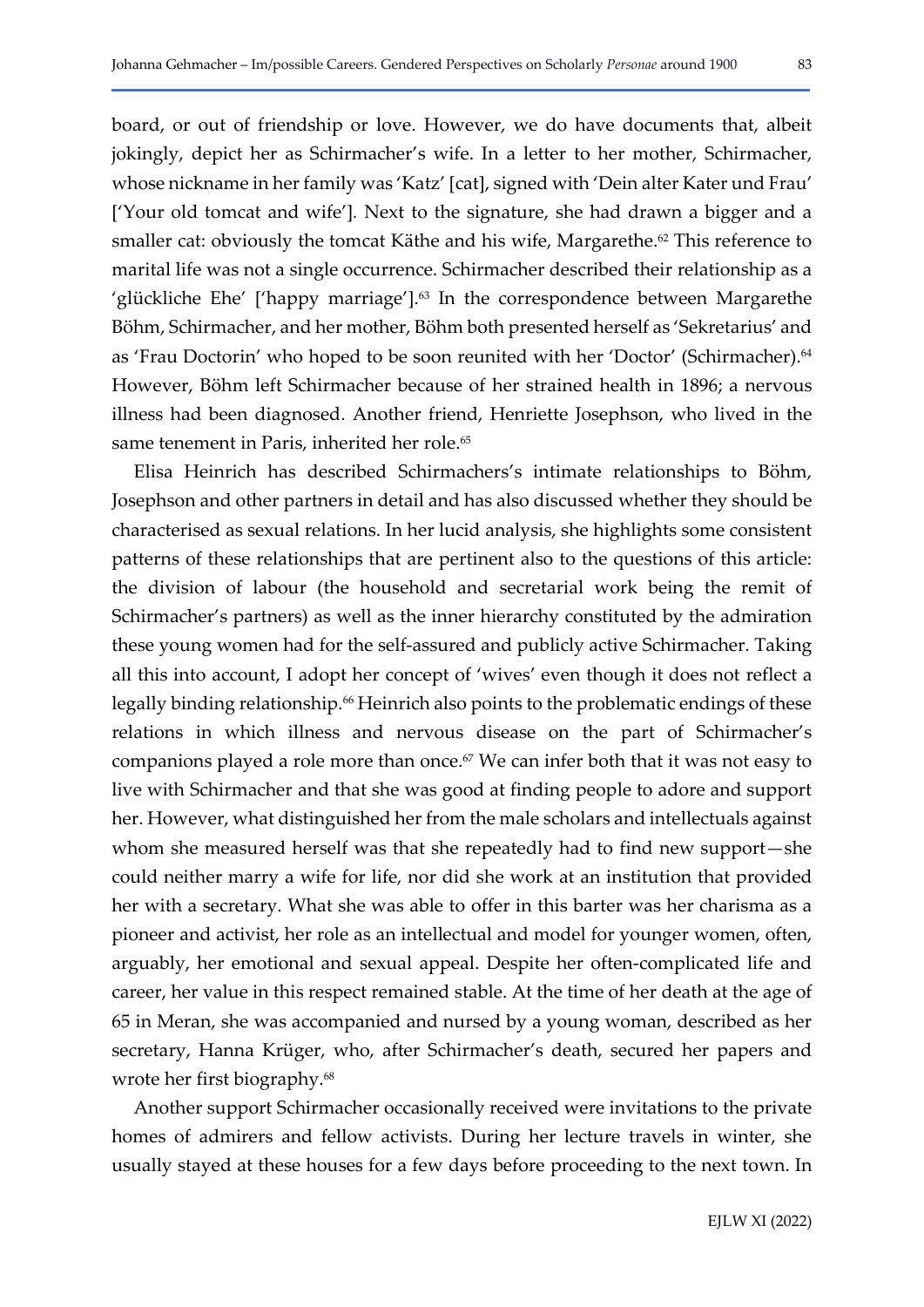this way, she gained intimate knowledge of the movement and social and political developments in a specific region.<sup>69</sup> She was also taken care of and enjoyed the comfort of her hosts' often wealthy households. Some more extended visits took place in the summer when she was invited to write and study and relax at the country homes of friends and supporters. Schirmacher received the most constant support from two women with whom she had different but close relationships: her mother, Clara Schirmacher, and her partner, Klara Schleker, with whom she had an increasingly close relationship from 1903 onwards. From 1910, she lived with Schleker in Marlow near Rostock where she had previously spent several summers at Schleker's house. In this relationship, too, Schirmacher's partner took care of the brunt of housework. While she travelled around, lectured, wrote, and earned money with it all, Schleker did most of the household chores and also various secretarial work.<sup>70</sup>

For many years, Schirmacher had an intense epistolary exchange with both her mother and Klara Schleker, and the rich correspondence forms an invaluable source on many biographical and other issues. Here I interpret it as a vital element of support for Schirmacher, consisting of three areas. Firstly, the continuous communication with these confidantes provided a place where she could try out both ideas for her writing and performances of her *persona*. Secondly, it was a medium to negotiate practical assistance—e.g. clothing Clara Schirmacher had made for her daughter in Danzig, mail that was forwarded to Schirmacher on her journeys, many diverse household issues that were Klara Schleker's remit in their domicile. Thirdly, since her parents' house in Danzig and Klara Schleker's house in Marlow were her most stable residences, her mother and Klara Schleker also helped her to store and organise her material—correspondence, manuscripts, books—and kept track of them. In a way, they became her first archivists.<sup>71</sup>

Käthe Schirmacher knew how much her career (and women's careers as professionals in general) depended on stable domestic support. She also said so in public. Corinna Oesch has laid out Schirmacher's pioneering analysis of the gendered division of labour in detail.72 She shows how, already in the Eighteen-Nineties, Schirmacher emphasised the fundamental importance of domestic work for the functioning of industrialising societies in her lectures, pamphlets and articles. Schirmacher argued that the domestic support that men unquestionably received was what enabled them to work outside the home for money in the first place. Therefore, women should have a right to remuneration for this essential work and thereby gain independence. She also claimed that economics hitherto had neglected the aspect of women's domestic work entirely and thereby created a distorted picture of economic relations in society.73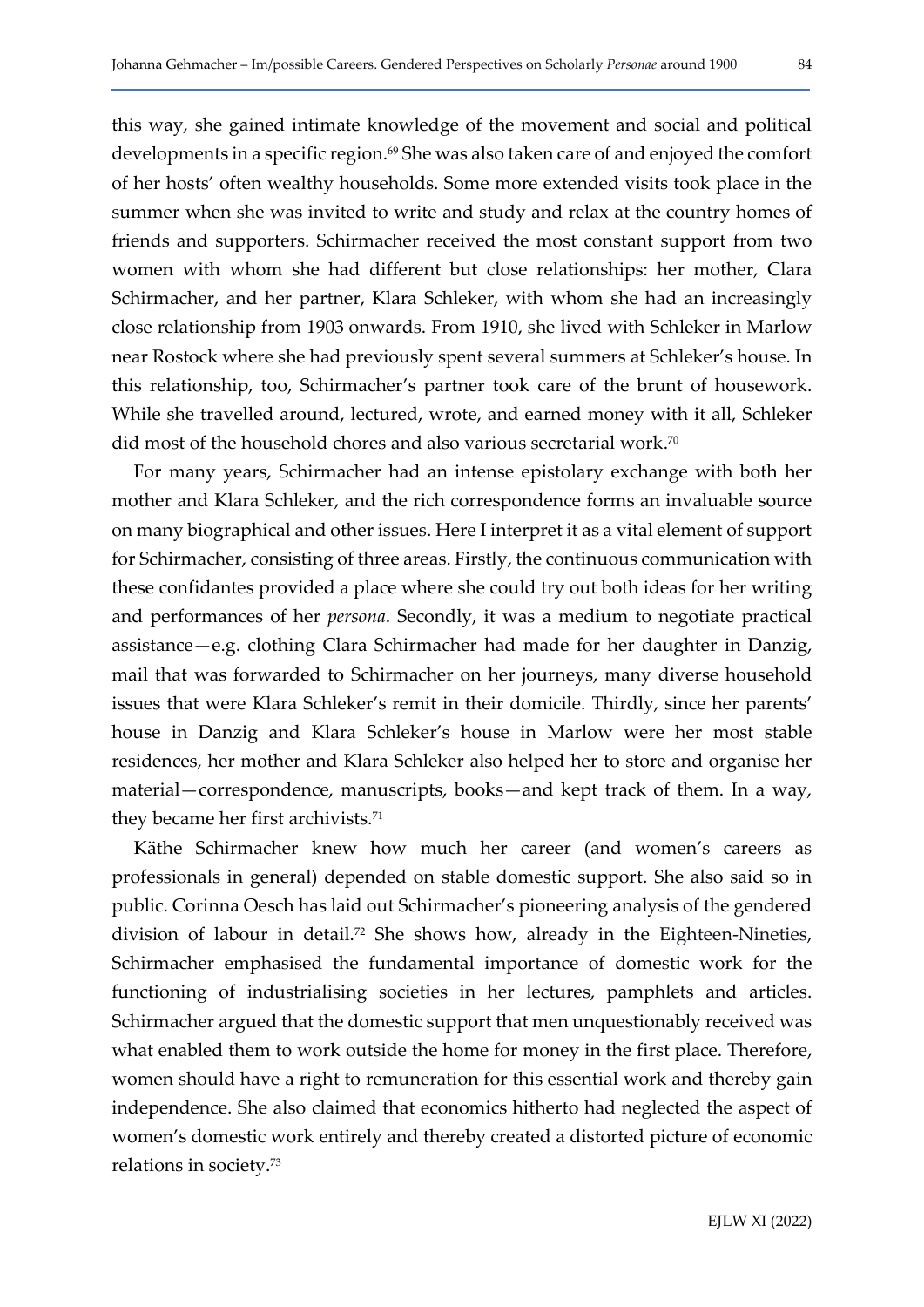Above all, Schirmacher pointed out that women working outside the home did not have the same support and, therefore, had to carry at least a double burden.<sup>74</sup> Here, she was not misled by the achievements of a small number of wealthy women in the arts and sciences who were able to delegate housework to servants, but insisted on the fundamental challenge the vast majority of women faced. There is not enough space here to present Oesch's in-depth analysis of the various aspects, ambivalences and developments of Schirmacher's campaign and the controversy she unleashed in the radical wing of the German women's movement, nor the recognition she received in the early stages of second-wave feminism.75 But two aspects, in particular, are relevant to the subject of this article. The first is Schirmacher's insight into the close connection between a concept of femininity that entrusted women with household chores without remuneration and the many obstacles and barriers for their personal freedom and intellectual development. The second pertinent aspect here is her demand that professional and working women should be exempt from housework. As a possible solution, Schirmacher discussed new forms of cooperative living with an outsourced household (one-kitchen house) even before the onset of World War I.<sup>76</sup>

Schirmacher not only investigated the gender-specific division of labour sociologically, she also provided an innovative popularisation of the issue: In 1903 she created a laterna magica lecture on women's work in collaboration with the Urania Wien, an institution for adult education. It was performed several times in Vienna and Prague between 1903 and 1908. One of the show's missions was to demonstrate that women were able to do all sorts of work that required higher education and that they were successful in doing so. Portraits of prominent artists and university-trained women such as the legal expert Dr Anita Augspurg or a female physician at work were part of the visual programme of the lecture. However, another aim was to demonstrate the value and necessity of domestic work, displayed in various forms in numerous images of the show. We might therefore say that Schirmacher tried to promote a double equation: women were able to do the same jobs as men. But also: housework and professional work were equally valuable.<sup>77</sup>

How much Schirmacher was aware of the importance of domestic support for her career as a publicly active personality became evident in a conflict with her long-time partner Klara Schleker in the early Nineteen-Twenties. At the time, both women were engaged in the right-wing German-nationalist party DNVP. In 1920, Schleker ran for the state parliament of Mecklenburg-Schwerin and was elected. Schirmacher, instead of congratulating her, sent an angry letter full of scorn because she expected to lose Klara's daily support, which she considered essential for her own work: 'Ich habe Dir vorher ganz klar geschrieben, dass deine Wahl mir die Grundlage der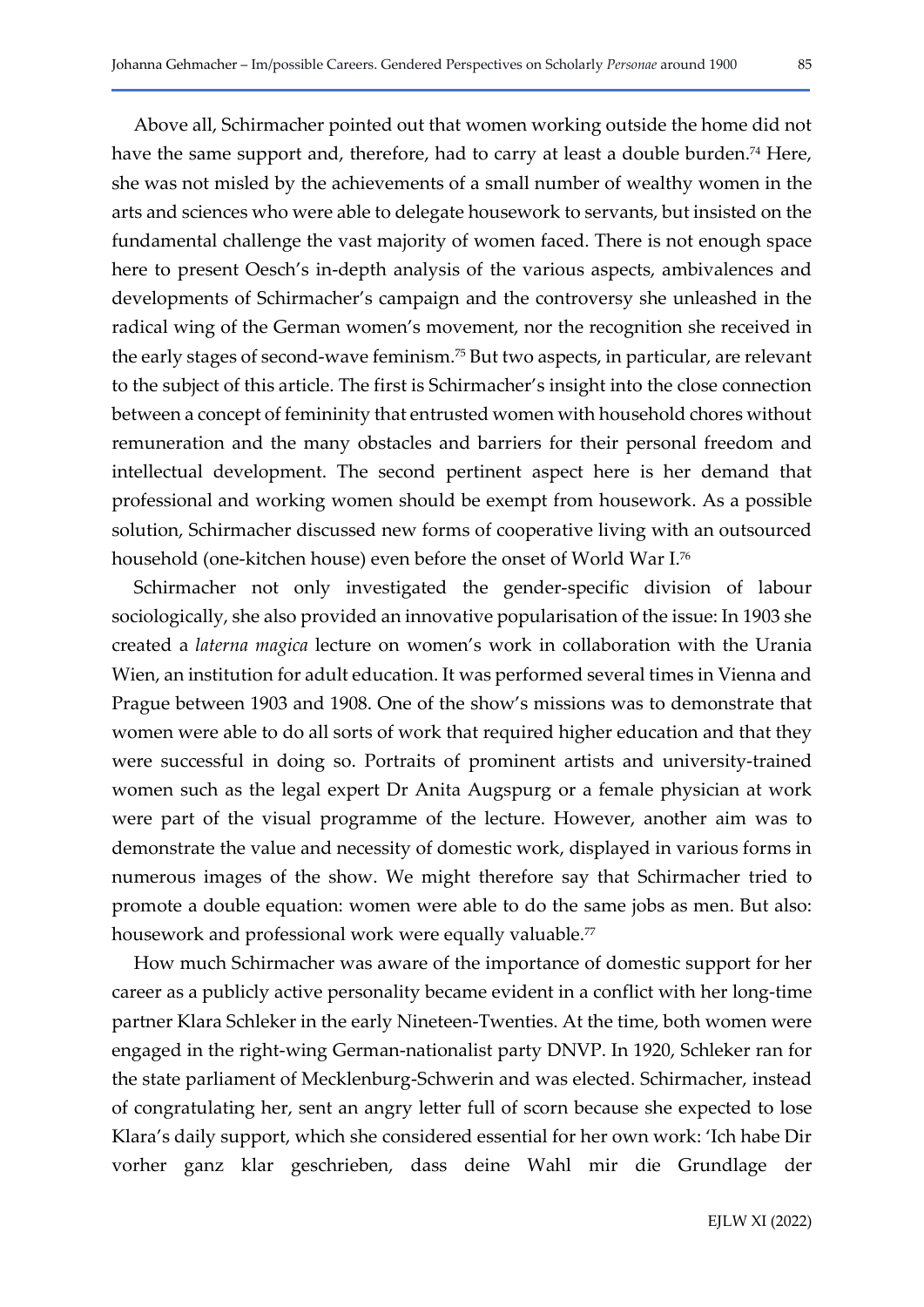Leistungsfähigkeit zerschlägt. […] Dass ich aber jetzt […] nirgends ein Heim […] habe […] das ist bei meinem geringen Rest an Kraft bitter schwer' ['I told you openly that your being elected would shatter the foundations of my capability to work. […] Now, I have no home, nowhere to go […] As I am already exhausted, this is bitterly hard for me.']<sup>78</sup>

She only calmed down when she found another supporter, apparently provided by her party. In her autobiography, she would later describe the situation in terms explicitly reminiscent of the institution of marriage, and the close relation between domestic and secretarial chores: '[N]ahm die Politik mir meine "Hausfrau", Danzig schickte Vertretung. Elisabeth Rausche, die in Weimar bereits mein freundwilliger Sekretär gewesen, folgte mir nach Berlin...' ['Politics took my "housewife" away from me, but Danzig sent a replacement. Elisabeth Rausche who had been my willing and friendly secretary in Weimar followed me to Berlin...']<sup>79</sup> The uncommon German term 'freundwillig' left open whether Rausche was paid for her secretarial work, or for standing in as a substitute wife in Berlin, or whether she worked for Schirmacher out of friendship and/or political commitment.

The interconnected struggles that Käthe Schirmacher fought to both create a persona that would allow for public recognition of her work and to secure a place where she could conduct research and write undisturbed by everyday household and administrative matters are individual problems only in their specific manifestations. The problems she had to deal with had a long history. Likewise, similar forms of selfrepresentation and hierarchical collaboration were also practiced in other creative milieus.

#### Scholars and Geniuses in Their Households

In his inspiring analysis of the transformation of the scholarly *persona* in early modern Europe, Gadi Algazi discusses the effects of secularisation on forms and contexts of knowledge production. He points to the transfer of the (male) scholar from the monastery to married life and their struggle to create a new persona in the environment of a family household. He argues that the North European humanists' practice could be 'characterised by a systematic production of ambiguity: combining involvement and detachment with family settings, intimate presence with studied absentmindedness.' He focuses on how these married scholars 'carved out' space for their work in the shared space of the household<sup>80</sup> and at the same time established a new style of self-presentation as emotionally distant, learned men, deliberately forgetful of mundane issues: 'The relative weakness of institutional demarcations between home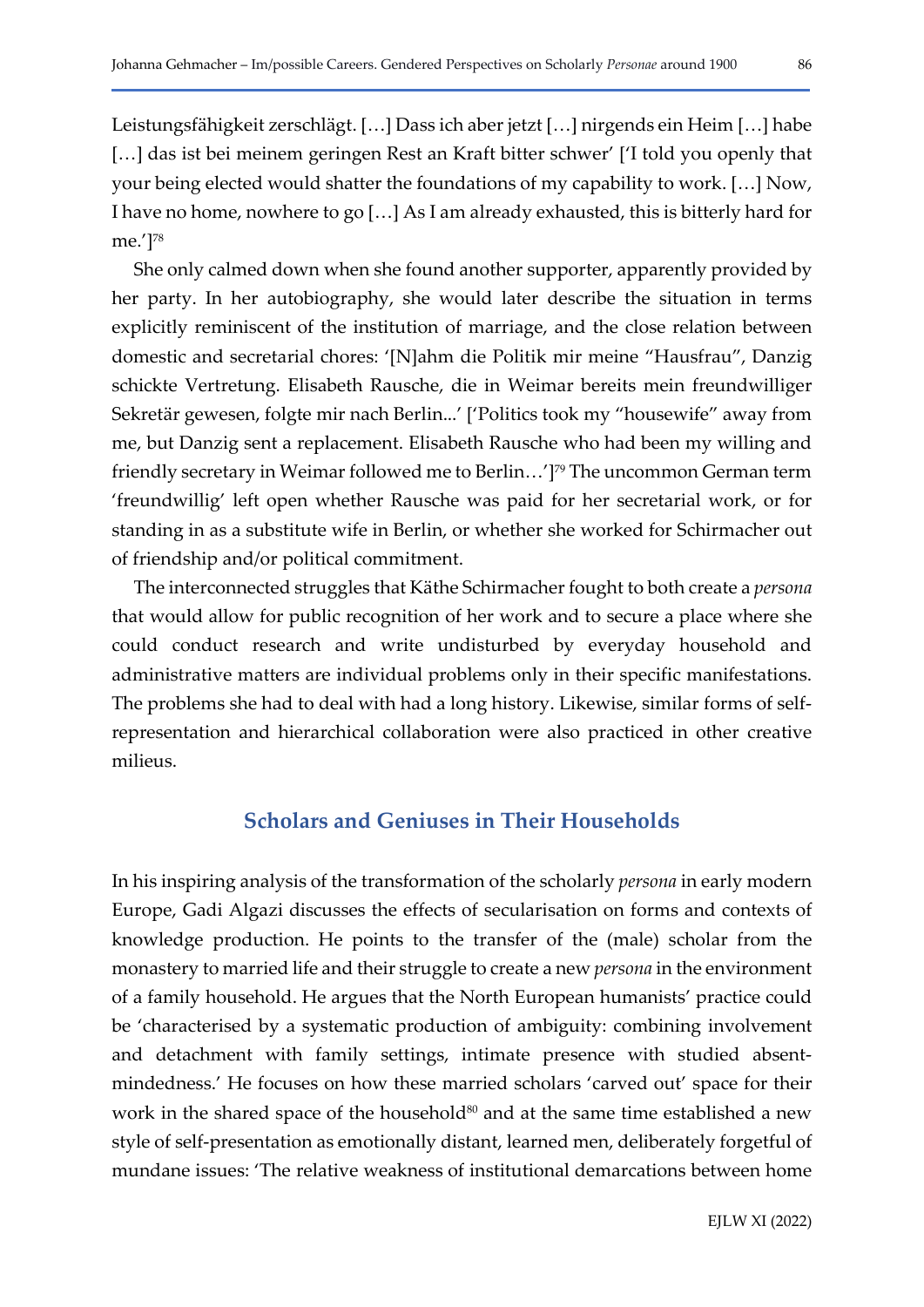and work, higher things and bodily concerns, may explain the marked emphasis on symbolic gestures and cultivating a distinctive habitus.<sup>'81</sup> Algazi, thereby, also discusses the wives and the expectations placed on them. While their husbands sometimes presented them as a nuisance interrupting ongoing intellectual work, they were also indispensable supporters providing care and often economic security, too. Focusing on a phase of insecurity and transition that exposed underlying structures and dependencies, Algazi, among other things, examines the search for a marriage pattern that would provide the scholars with suitable wives. Furthermore, he shows that the new persona and the importance of domestic support become more palpable where it is not a given and makes medieval scholar Christine de Pizan (1364–1429?) in her study room a case in point. In contrast to the male scholars, she explicitly reflects on the domestic division of labour in her writings by describing her mother calling her to supper as an interrupting voice but also as a reminder of forgotten bodily needs.<sup>82</sup>

While we should not draw a direct line from medieval and early modern scholars' households to the nineteenth and twentieth centuries' domestic collaborations and distractions, there are some striking echoes. Even today, forgetfulness as a scholar's learned habitus displaying the thinker's unperturbedness by mundane business has a symbolic and a practical side: it calls for the assistance of those living and working with that scholar. However, the history of science and the humanities has, until now, seldom put the question of the domestic realm centre-stage. Pnina G. Abir-Am and Dorinda Outram point to this lacuna and call the historical narrative of the professionalisation of modern science into question. The studies they compiled on various examples of collaborative relationships in several disciplines complicate this story by showing the many contributions of women to science and how particular family situations enabled or hindered these contributions. They therefore argue that the 'massive underrepresentation of women' in modern science also derives 'from the exclusion of the domestic realm from science'.<sup>83</sup> Whereas Abir-Am and Outram focus on the domestic collaborative constellations of female scientists, I argue for going one step further to include the question of domestic support for female and male researchers more generally. To be free from domestic or administrative chores has neither lost its practical and symbolic relevance for the production of various kinds of knowledge, nor has it become gender neutral in late modernity. Here I ty in with a focus on family environments of male academics Lorraine Daston developed in her research on what she called the 'domestication' of the scientific *persona* in the  $19<sup>th</sup>$ century.84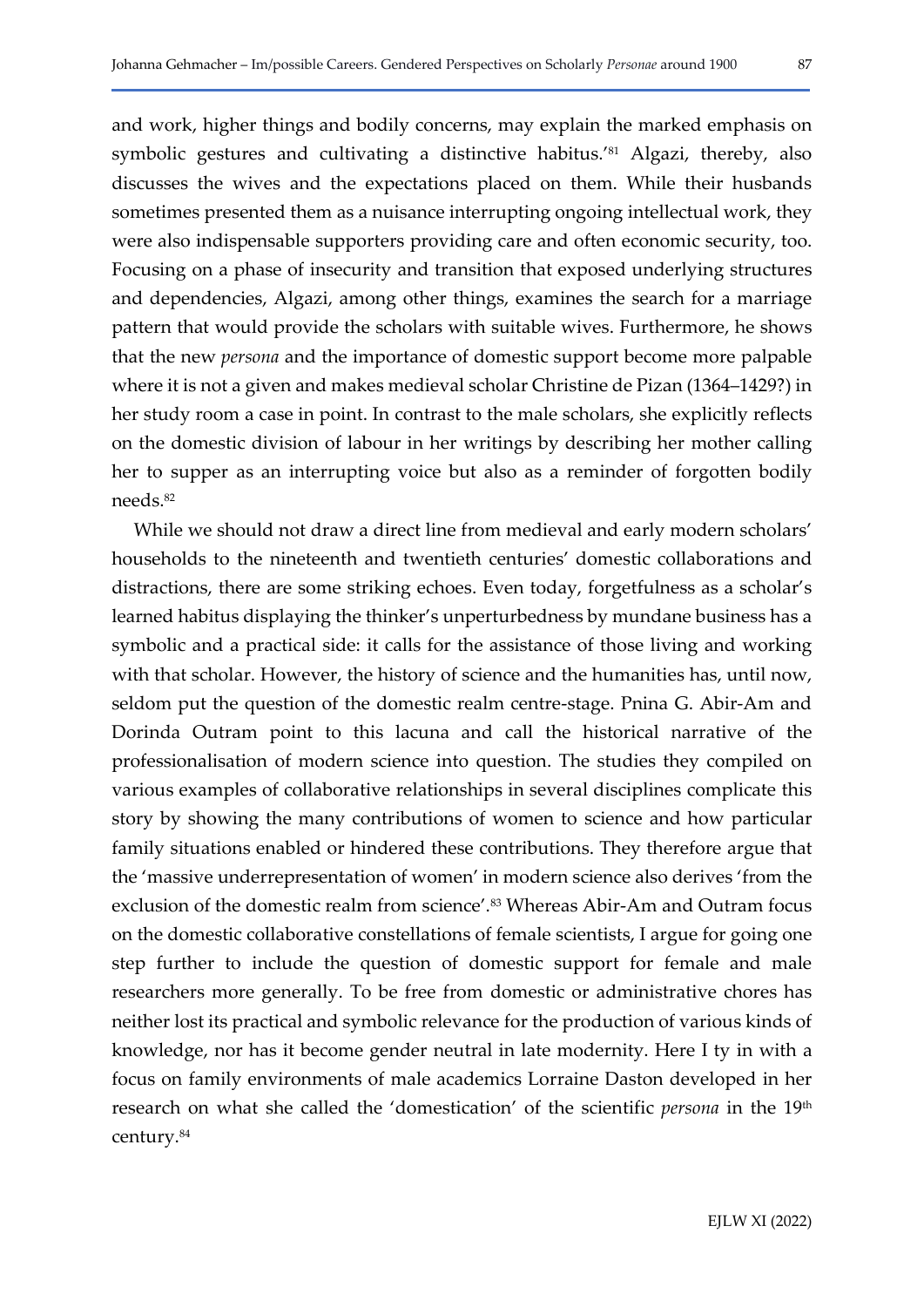To better understand the relationship between domestic (and secretarial) work and scholarly (or scientific) work, it is worthwhile to broaden the perspective once more and to take a look at the practices of artists' households in the same period, too.<sup>85</sup> The wife of the (male) artist was a much-discussed and ambivalent figure in nineteenthcentury literature. Celebrated as an inspiring muse, she was often also disparaged as the housewife unable to grasp her husband's geniality, tormenting him with everyday worries.<sup>86</sup> Her counterpart was the male genius, a *persona* conceived in the eighteenth century to liberate artists' creativity from traditional aesthetic models but also, as Christine Battersby argued, to affirm creativity as a masculine quality in a time of changing gender roles.<sup>87</sup>

In her inspiring analysis of Gertrude Stein's famous book The Autobiography of Alice B. Toklas Nora Doyle shows how Stein laid bare the genius/wife dichotomy by her 'parodic appropriation of the form, content and style of the domestic memoir, a specifically feminine form of autobiography' consisting of the 'dual narrative of the domestic life of the author and the intellectual trajectory and genius of her husband.'<sup>88</sup> She convincingly argues that Stein appropriated the voice of her partner Alice B. Toklas not only to confirm her own geniality but to undermine the existing model of the genius. Stein used the form of the domestic memoir, to 'play with the personas of both wife and genius, and relocate genius within a collaborative domestic space.<sup>'89</sup> By means of a series of scenes from the book, Doyle shows what Stein was tying in with the male model of the genius—and demonstrates that Stein was concerned with more than just claiming a male artistic personality for herself. Rather she created an 'autobiographical manifesto' (Sidonie Smith), a powerful counter-narrative that highlighted the joint work and mutual intellectual engagement of 'woman' and genius'.90 Citing 'Alice's' often quoted statement on the 'wives of geniuses'— 'geniuses, near geniuses and might be geniuses, all having wives, and I have sat and talked with them all'—Doyle infers that obviously Stein wanted to show that 'the first qualification for genius  $[...]$  is the possession of a wife'.<sup>91</sup> Using the voice of 'Alice', Stein maintained for instance that the painter Matisse depended on Madame Matisse, who not only was an excellent housekeeper but also 'posed for all of Matisse's pictures'. Similarly, 'Alice' asserted 'Gertrude Stein's' dependence on her as she was the only one able to read her handwriting.<sup>92</sup> She furthermore suggested that through her intense domestic and secretarial work with works of art, she could recognise a brilliant piece of art: 'I always say that you cannot tell what a picture really is or what an object really is until you dust it every day and you cannot tell what a book is until you type it or proof-read it.'93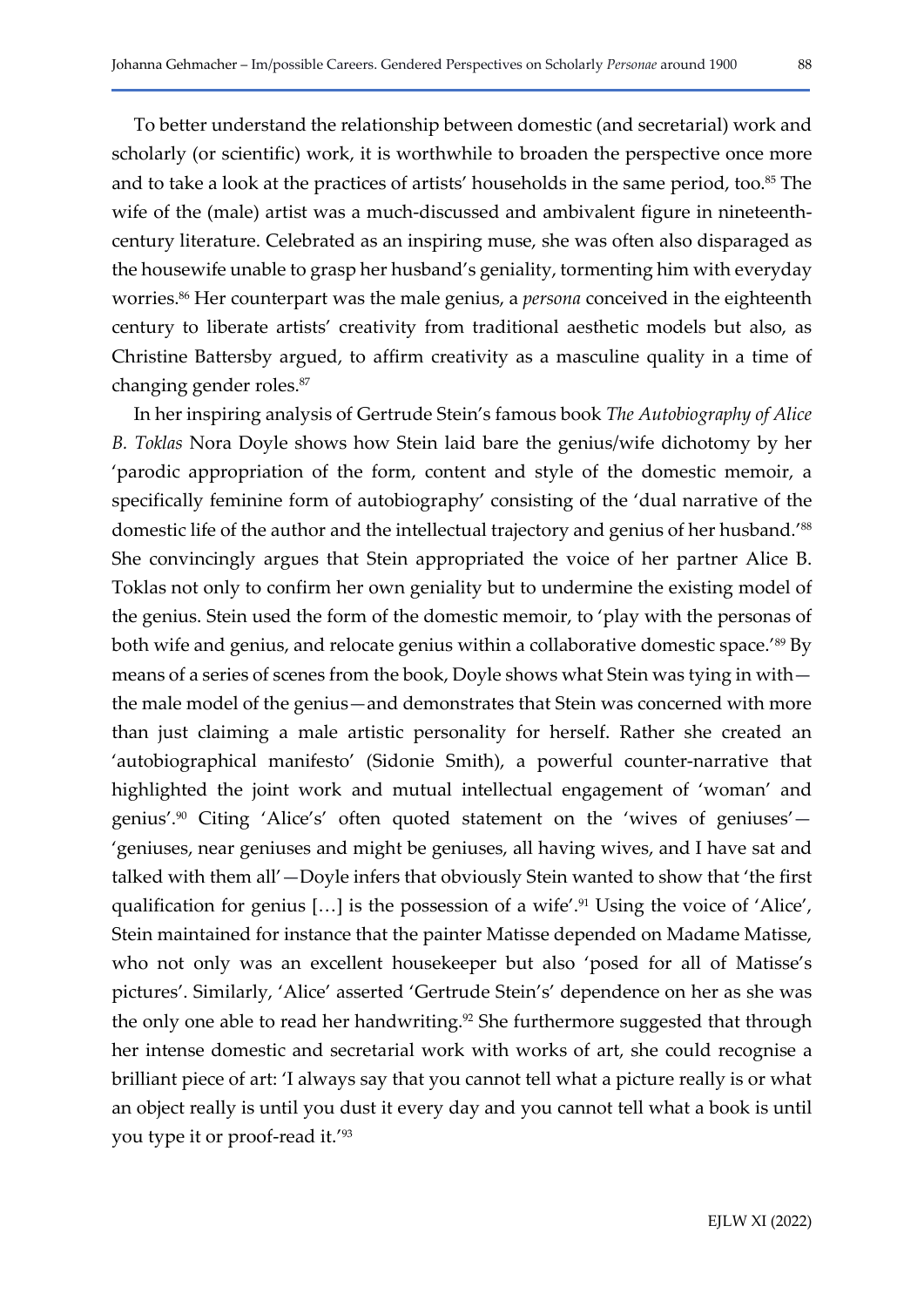Gadi Algazi explores how early modern scholars carved out a space for contemplation in their households while establishing a *persona* that made their ability to immerse themselves in thought believable despite the worries surrounding them. Nora Doyle analyses Gertrude Stein's redefinition of the genius as somebody who creates in a collaborative domestic space. Both observations are also instructive for reconceptualising scholarly personae in late modernity from a gender perspective.

## Contemplation, Collaboration, and Cooking

In this article, I started with the question of whether two young women in Eighteen-Eighties Germany had any chance at all of developing a scholarly or scientific persona. Here, I argue that we can read the struggles and extraordinary careers of Käthe Schirmacher and Elisabeth Matthes Bentele as clues to the imminent transformations of European societies. The fact that two female teenagers devised life plans that their environment in no way seemed to have suggested hints at ideas that circulated and at emerging alternative models. In exploring their aspirations, I argued that we should not only look at the few exceptional individuals who have overcome the significant obstacles placed in the way of women striving for an academic career. It is equally important to analyse the overt or covert gendered forms in which scholarly personae in the phase of the opening of the universities to women were redefined. Using the correspondence of Käthe Schirmacher and Hugo Münsterberg in 1882 to fathom nascent concepts, I have mapped out the emergence of two models of a female persona in the academic field—the exceptional genius and the supporter of a learned man. Here I believe that particular attention needs to be paid to the genius/supporter model and the many aspects of this both productive and exploitative hierarchical formation that spread much faster than the integration of women into the academe as equals.

When women fought for admission to higher education and universities opened their doors, albeit hesitantly, to female students, the conditions they had to deal with after graduation were prefigured by concepts such as the scholarly household or the model of the genius. They had to reckon with these preconceptions that placed them in a fundamentally different position from men. During the twentieth century, I argue, many of the growing numbers of female university graduates became supportive wives and collaborators of (mostly) male academics, who in this way benefited greatly from the admission of women to university studies. To become an independent scholar as a woman was more challenging—not only because of institutional hindrances and misogyny in the academic tribes. As I have demonstrated in the case of Käthe Schirmacher, securing the necessary domestic and secretarial support also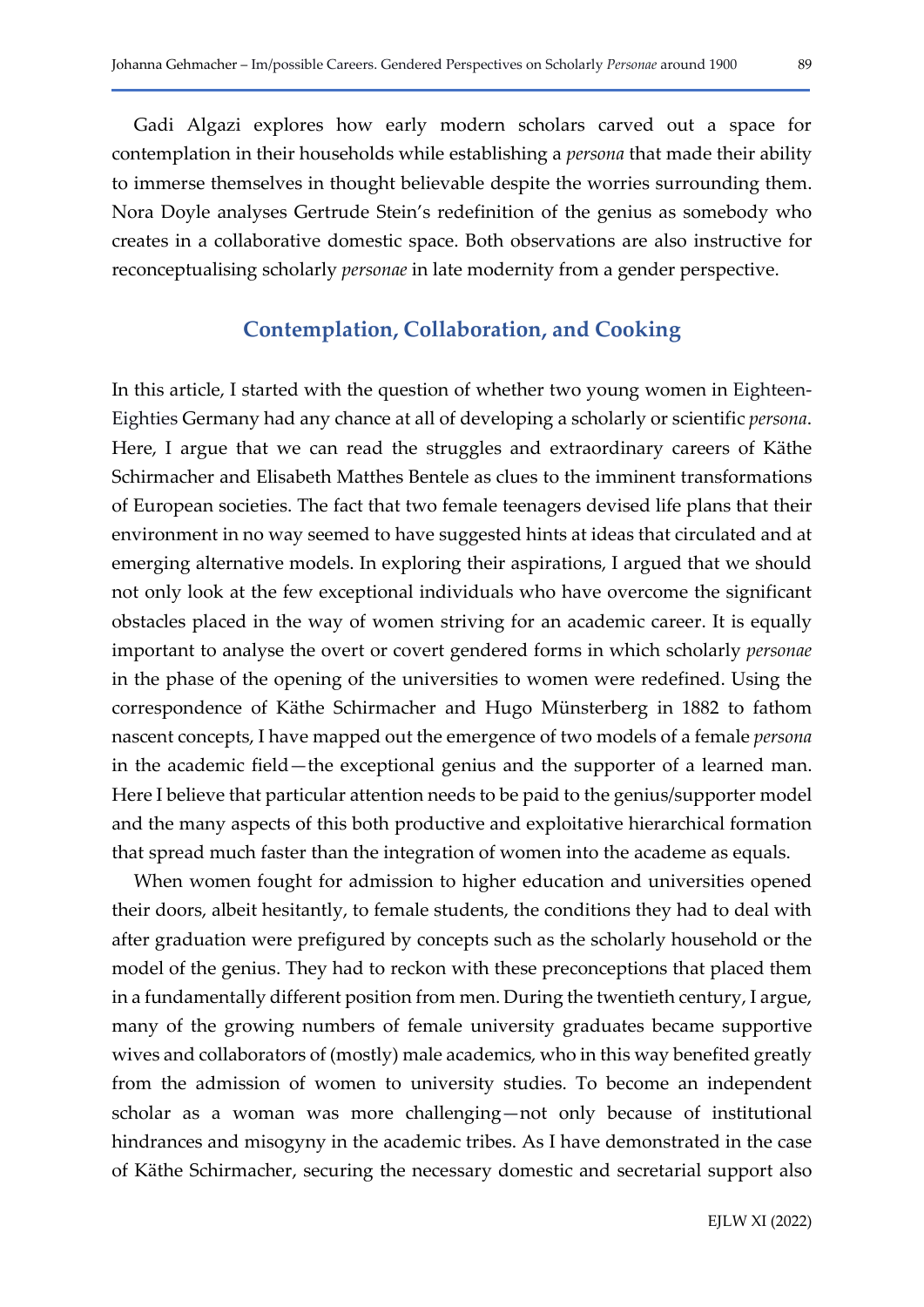was much more difficult than for men as neither the secretary provided by an institution nor the supportive wife were a given. Whereas the invisibility of household chores and secretarial work reinforces the image of the self-sufficient male genius, unresolved mundane problems often turn out to be an insurmountable impediment to the careers of female scholars. Research on female and male academics' various support arrangements and on their strategies to balance their private and professional lives could contribute greatly to the analysis of gendered working conditions and gendered codings of knowledge production.<sup>94</sup>

When we trace Schirmacher's struggle for recognition as a university-trained scholar, two aspects are particularly interesting: the political strategy of making a personal experience into an exemplary case, and the diversity of personae she appropriated. As I have shown, Schirmacher used (auto-)fiction and non-fiction in various forms to argue for equal rights for women in universities, the humanities, and science. She staged her conflicts as exemplary confrontations that would pave the way for other women. Although Schirmacher never achieved her goal of becoming a professor, she did develop a new persona as a university-trained woman that contrasts both with the extraordinary genius and the educated wife: the public intellectual who champions a greater cause. However, not least because of the need to earn a living, she was unable to leave it at this one public identity. She had to develop a number of different professional identities and could only strive to unite them in one *persona* as there was no predefined pattern of being a learned, gainfully employed middle-class woman. Given her case, it seems particularly productive to consider a persona as a bricolage constructed in response to various obstacles, exclusions, limitations, and also opportunities.<sup>95</sup>

To give an impression both of Schirmacher's impact and of the models she had to compete with I want to conclude these reflections with a few insights into the careers of other personalities mentioned here. Helene Stöcker, whom Schirmacher's first book had so inspired, finally became a guest student of history in Berlin. She had to ask every single professor whether he allowed her attendance at his lecture. In her memoirs, she named several professors (such as Karl Weinhold or Heinrich von Treitschke) who had turned down her request.96 She received her doctorate in Bern in 1901, a decade after her exchange with Schirmacher. Stöcker became an internationally renowned activist for sexual reform and a pacifist. A staunch opponent of National Socialism, she fled Germany in 1933 and died in dire poverty in New York in 1943.<sup>97</sup> Hugo Münsterberg learned English and became a pioneering psychologist and the founder of experimental psychology at Harvard University. As a German academic with experience in the United States, he contributed a chapter on academic women in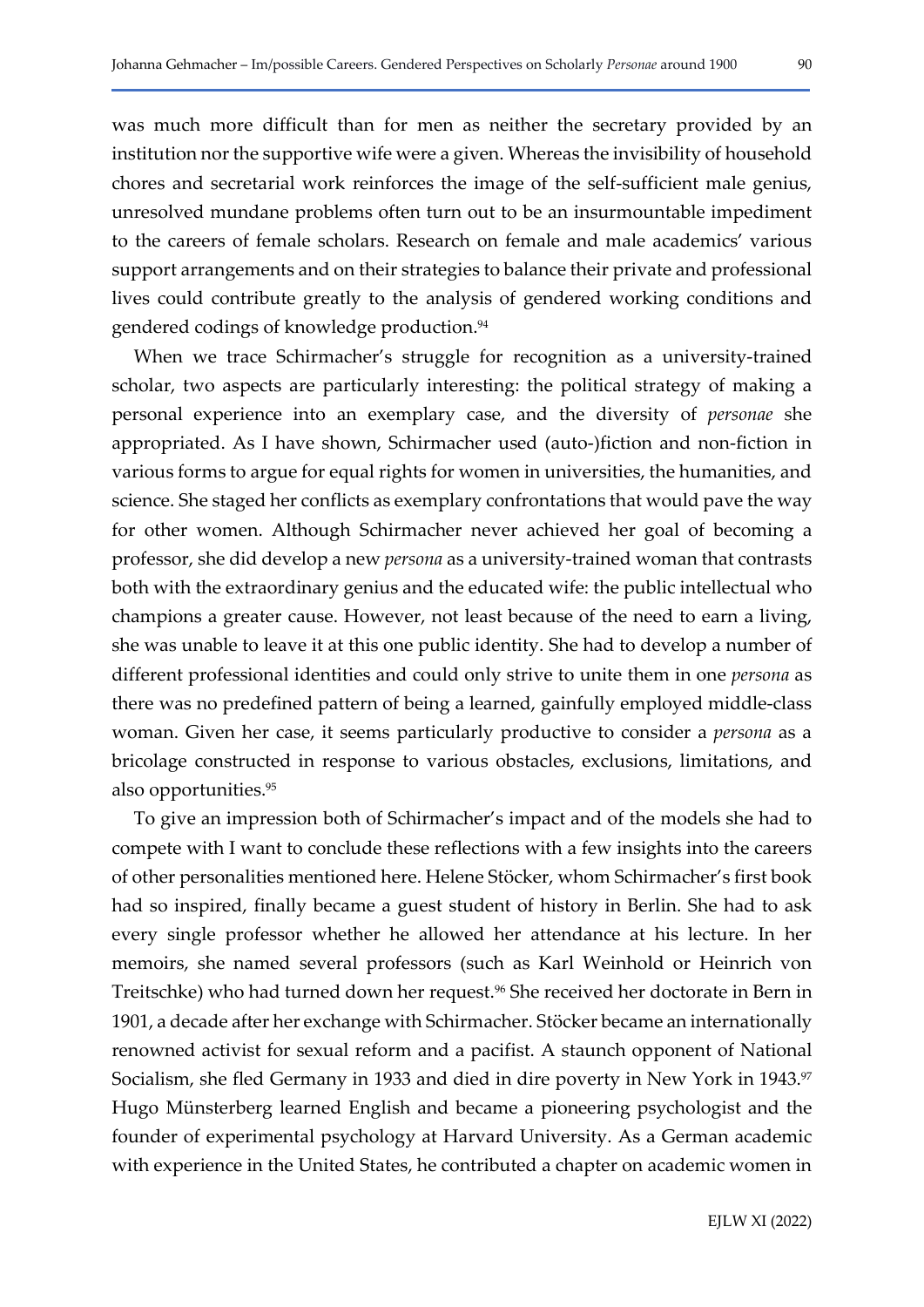the US to Arthur Kirchhoff's 1897 book on academic women in different countries. Describing American women's colleges, Münsterberg stated that these institutions often failed to provide real academic education and should therefore not be used as an argument for admitting women to German universities. 98 Citing an American observer with whom he agreed, he argued for a good general education for women, which, he held, would morally improve marriage, but he still disapproved of learned women.<sup>99</sup> He was also convinced that women, with very few exceptions, could only reproduce but not produce in science and the humanities and were therefore generally not suitable for scientific or scholarly research.100 In this respect, he had not changed his views since the age of nineteen, neglecting both his own experiences with Schirmacher and hers.

Elisabeth Matthes Bentele, who had taken up medical studies in the USA after her divorce, received her doctorate in medicine in 1910. She founded her own sanatorium in St. Louis and, although otherwise photo-shy, had herself photographed in front of the institute next to the plaque with her name at the entrance. She sent the picture to Schirmacher as a postcard and wrote underneath: 'Es ist erreicht: Dr. E. Bentele. St. Louis' ['It is achieved: Dr E. Bentele. St. Louis.']



Figure 1. Elisabeth Bentele in front of her sanatorium in St. Louis. Postcard<sup>101</sup>

Since humour is a particularly transient mood, it is always hard for a historian to determine whether a historical protagonist is using irony. What is striking, however,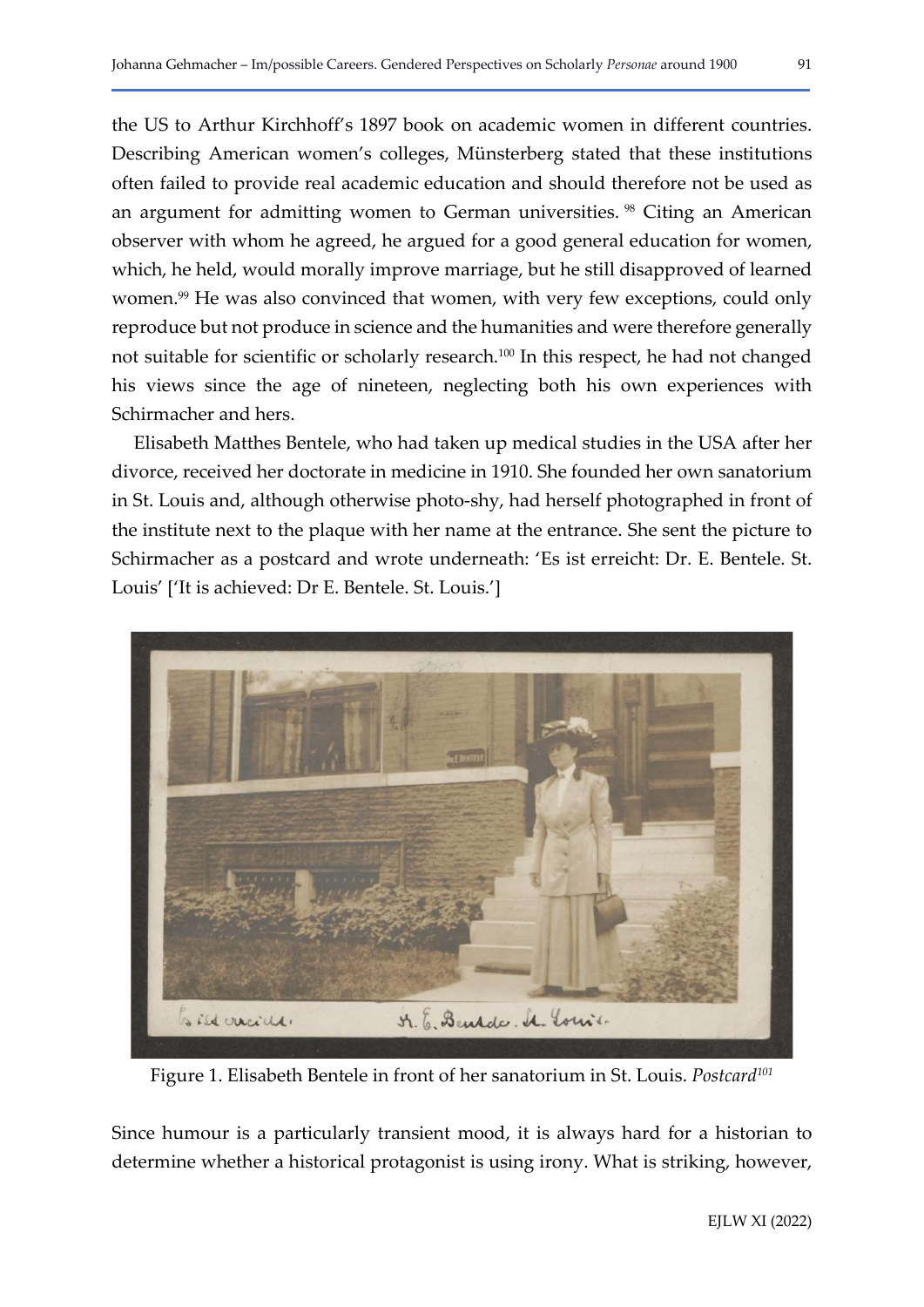is that Elisabeth Bentele's caption, deliberately or not, alludes to a widespread symbol of masculinity in Germany around 1900. It had to be tended to every night to maintain its upright appearance: a beard in the style of the German Emperor Wilhelm II whipped into shape by a moustache wax called 'Es-ist-erreicht'.<sup>102</sup>

Returning to the central concept of the persona as developed by Lorraine Daston and Otto Sibum in their influential 2003 text, the exploration of women's struggles for admission to academic life around 1900 as exemplified in Käthe Schirmacher's career proved the usefulness of the concept for a gender analysis in the broader field of intellectual history, although, obviously, the authors did not conceptualise this perspective in detail.103 They, for instance, explain that not every profession would 'crystallise into a persona' as personae only emerge and disappear where individual aspirations and social institutions need to be mediated.104 It seems understandable that a persona can be dispensed with in many everyday situations. However, it smacks of the misleading cliché of an a-historic domestic realm that they refer to that sphere, of all things, to find an example of a non-persona: the cook. It might be worth reconsidering this choice in the light of how Alice B. Toklas, the life partner of Gertrude Stein, is remembered in a biography: as 'Koch- und Lebenskünstlerin' [bon vivant and cooking artist].<sup>105</sup>

## Works Cited

#### Archival sources

University Library Rostock Käthe Schirmacher papers

#### Other sources

- Abir-Am, Pnina G. and Dorinda Outram (eds.), Uneasy Careers and Intimate Lives. Women in Science 1789-1979, New Brunswick, NJ: Rutgers University Press, 1987.
- Abromeit, Johann, 'Carl Julius Adolph Scharlok', in: Berichte der deutschen botanischen Gesellschaft 18 (1900) 153–157.
- Algazi, Gadi, 'Scholars in Households: Refiguring the Learned Habitus, 1480–1550', in: Science in Context 16:1–2 (2003) 9–42.
- Battersby, Christine, Gender and Genius. Towards a Feminist Aesthetics, Bloomington, IN: Indiana University Press, 1990.
- Beaufaÿs, Sandra, Wie werden Wissenschaftler gemacht? Beobachtungen zur wechselseitigen Konstitution von Geschlecht und Wissenschaft, Bielefeld: Transcript-Verlag, 2015.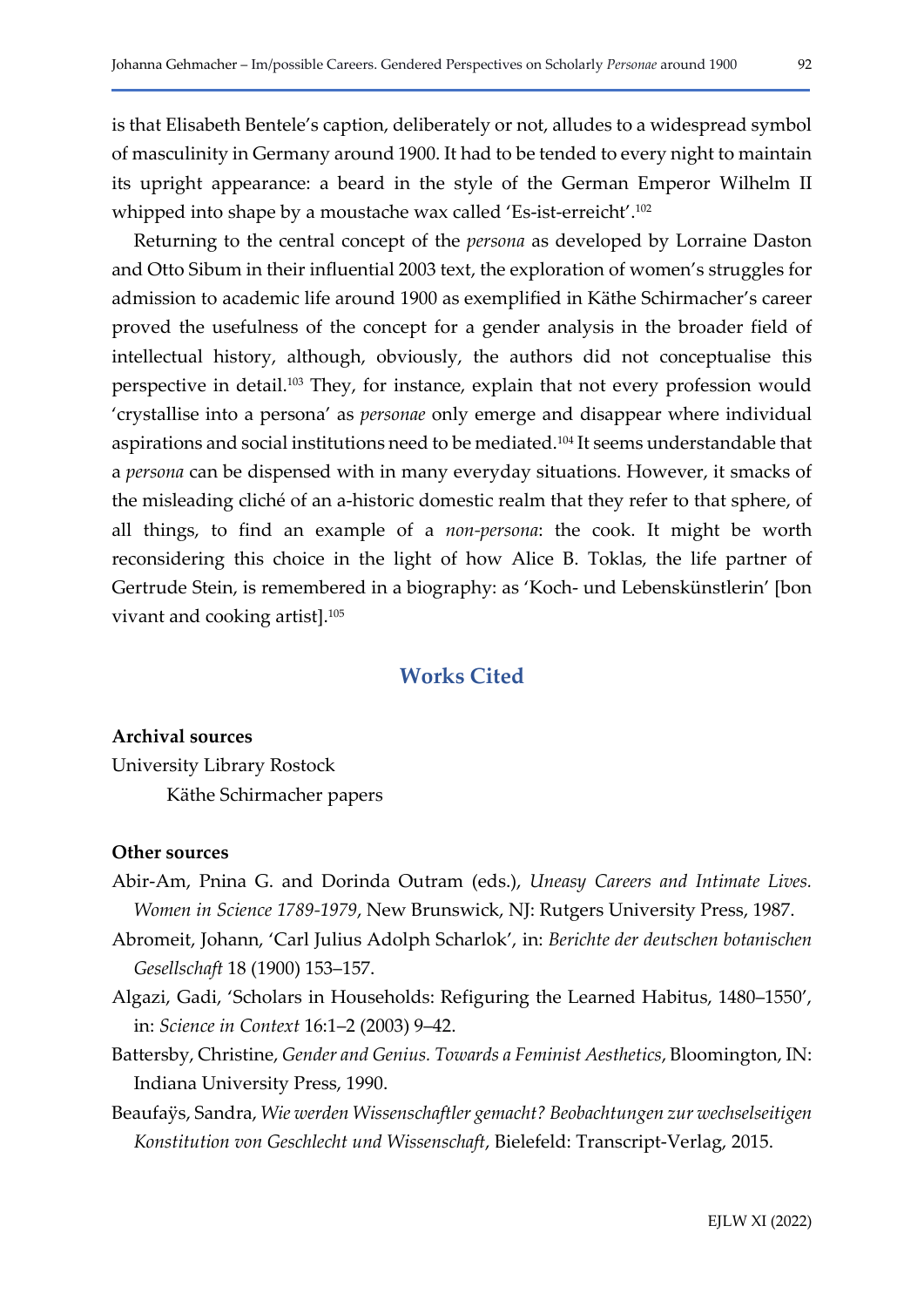- Belser, Katharina (ed.), 'Ebenso neu als kühn'. 120 Jahre Frauenstudium an der Universität Zürich, Zürich et al: eFeF-Verlag, 1988.
- Bischoff, Theodor Ludwig Wilhelm, Das Studium und die Ausübung der Medicin durch Frauen, München: Th. Riedel, 1872.
- Bosch, Mineke, 'Persona and the Performance of Identity. Parallel Developments in the Biographical Historiography of Science and Gender, and the Related Uses of Self Narrative', in: L'Homme 24:2 (2013) 11–22.
- Daston, Lorraine, 'The Naturalized Female Intellect', in: Science in Context 5:2 (1992) 209–235.
- Daston, Lorraine and H. Otto Sibum, 'Introduction: Scientific Personae and Their Histories', in: Science in Context 16:1–2 (2003) 1–8.
- Daston, Lorraine, 'Die wissenschaftliche Persona. Arbeit und Berufung', in: Theresa Wobbe (ed.), Die wissenschaftliche Persona. Arbeit und Berufung. Zwischen Vorderbühne und Hinterbühne: Beiträge zum Wandel der Geschlechterbeziehungen in der Wissenschaft vom 17. Jahrhundert bis zur Gegenwart, Bielefeld: Transkript, 2015, 109–136.
- Daudet, Alphonse, Les femmes d'artistes, Paris: Alphonse Lemerre, 1874.
- Dohm, Hedwig, Die wissenschaftliche Emancipation der Frau, Berlin: Wedekind & Schwieger, 1874.
- Doyle, Nora, 'Gertrude Stein and the Domestication of Genius in the Autobiography of Alice B. Toklas', in: Feminist Studies 44:1 (2018) 43–69.
- Evans, Mary, 'Can Women Be Intellectuals?', in: Fleck, Christian, Andreas Hess and E. Stina Lyon (eds.), Intellectuals and Their Publics. Perspectives from the Social Sciences, London et al.: Routledge, 2009, 29–40.
- Gehmacher, Johanna, 'Reisende in Sachen Frauenbewegung. Käthe Schirmacher zwischen Internationalismus und nationaler Identifikation', in: Ariadne 60 (2011) 58–65.
- Gehmacher, Johanna, 'A Case for Female Individuality: Käthe Schirmacher Self-Invention and Biography', in: Damousi, Joy, Birgit Lang and Katie Sutton (eds.), Case Studies and the Dissemination of Knowledge, New York, London: Routledge, 2015, 66–79.
- Gehmacher, Johanna, 'Leben Schreiben. Stichworte zur biografischen Thematisierung als historiografisches Format', in: Dreidemy, Lucily et. al. (eds.), Bananen, Cola, Zeitgeschichte: Oliver Rathkolb und das lange 20. Jahrhundert, vol. 2, Wien, Köln, Weimar: Böhlau, 2015, 1013–1026.
- Gehmacher, Johanna, 'Reisekostenabrechnung. Praktiken und Ökonomien des Unterwegsseins in Frauenbewegungen um 1900', in: Feministische Studien 35:1 (2017) 76–92.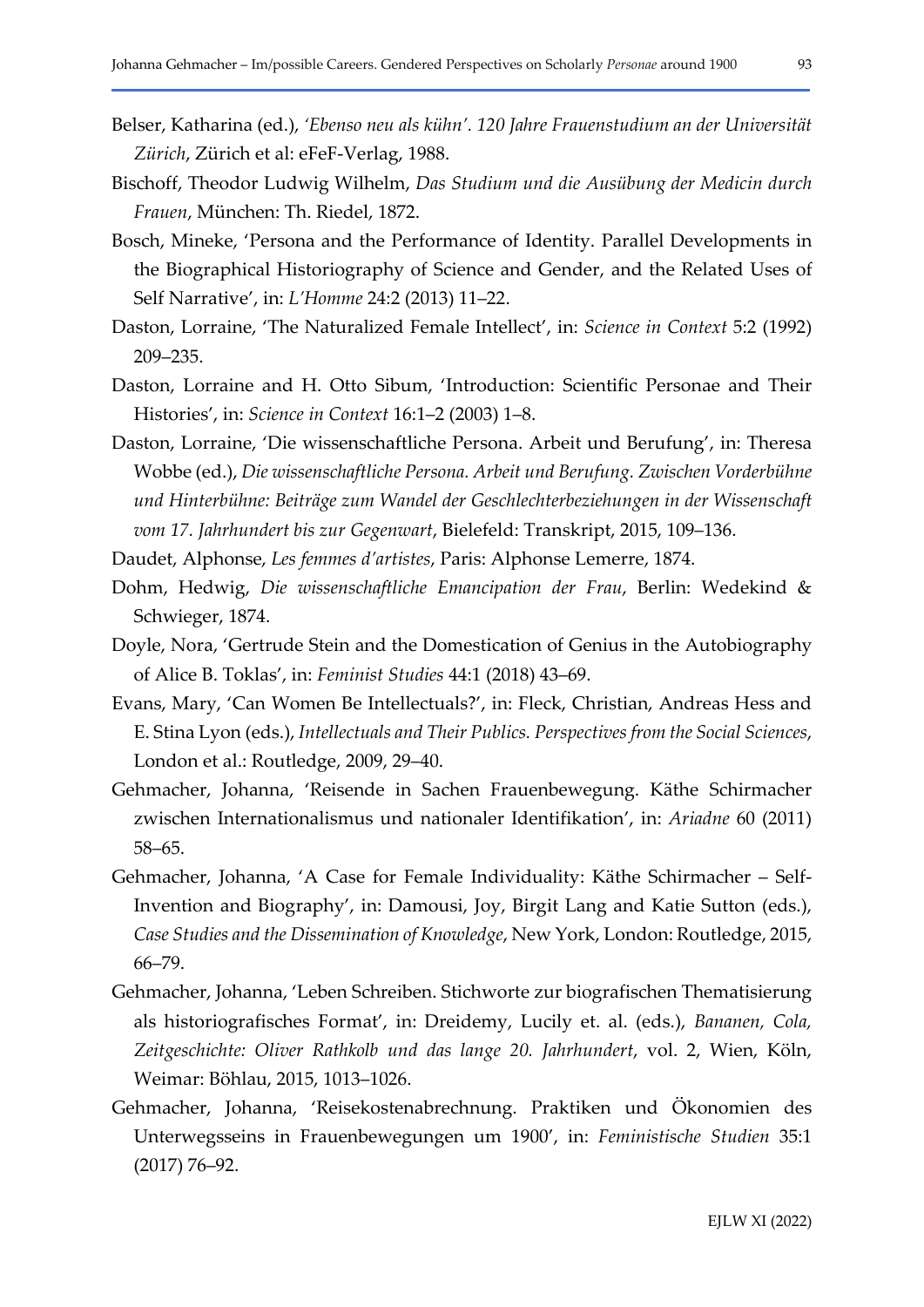- Gehmacher, Johanna, 'In/Visible Transfers: Translation as a Crucial Practice in Transnational Women's Movements around 1900', in: German Historical Institute London Bulletin 41:2 (2019) 3–44.
- Gehmacher, Johanna, '"Frauenarbeit" 1903 oder: Feminismus im Modus der Anschaulichkeit', in: Athenas, Muriel González and Falko Schnicke (eds.), Popularisierungen von Geschlechterwissen seit der Vormoderne, Berlin, Boston: De Gruyter Oldenbourg, 2020, 215–238.
- Gehmacher, Johanna, Elisa Heinrich and Corinna Oesch, Käthe Schirmacher: Agitation und autobiografische Praxis zwischen radikaler Frauenbewegung und völkischer Politik, Wien, Köln, Weimar: Böhlau, 2018.
- Gehmacher, Johanna and Katharina Prager, 'Transnationale Leben Formen, Begriffe und Zugriffe', in: Christian Klein (ed.), Handbuch Biographie, second revised edition, Metzler Verlag, 2022, 123–132.
- Gerhalter, Li, 'Decisions and Chances The Winding Path of Women's Personal Testimonies. The Collection of Women's Estates/Sammlung Frauennachlässe, Vienna', in: Popova, Kristina et al. (eds.), Women and Minorities: Ways of Archiving, Sofia, Vienna: SEMARSh, 2009, 20–34.
- Gerhalter, Li, '"Einmal ein ganz ordentliches Tagebuch"? Formen, Inhalte und Materialitäten diaristischer Aufzeichnungen in der ersten Hälfte des 20. Jahrhunderts', in: Steuwer, Janosch and Rüdiger Graf (eds.), Selbstreflexionen und Weltdeutungen. Tagebücher in der Geschichte und der Geschichtsschreibung des 20. Jahrhunderts, Göttingen: Wallstein, 2015, 63–84.
- Glaser, Edith, '"Sind Frauen studierfähig?" Vorurteile gegen das Frauenstudium', in: Kleinau, Elke and Claudia Opitz (eds.), Geschichte der Mädchen- und Frauenbildung. Vol 2: Vom Vormärz bis zur Gegenwart, Frankfurt/Main, New York: Campus, 1996, 299– 309.
- Glaser, Edith, 'Die erste Studentinnengeneration ohne Berufsperpektiven?', in: Kleinau, Elke and Claudia Opitz (eds.), Geschichte der Mädchen- und Frauenbildung. Vol 2: Vom Vormärz bis zur Gegenwart, Frankfurt/Main, New York: Campus, 1996, 310–324.
- Gronemann, Claudia, 'Autofiction', in: Martina Wagner-Egelhaaf (ed.), Handbook of Autobiography / Autofiction, Berlin/Boston: De Gruyter, 2019, 241–246.
- Hacker, Hanna, Frauen und Freundinnen. Studien zur 'weiblichen Homosexualität' am Beispiel Österreich 1870–1938, Weinheim et al.: Beltz, 1987.
- Hausen, Karin, 'Die Polarisierung der "Geschlechtscharaktere" eine Spiegelung der Dissoziation von Erwerbs- und Familienleben', in: Werner Conze (ed.),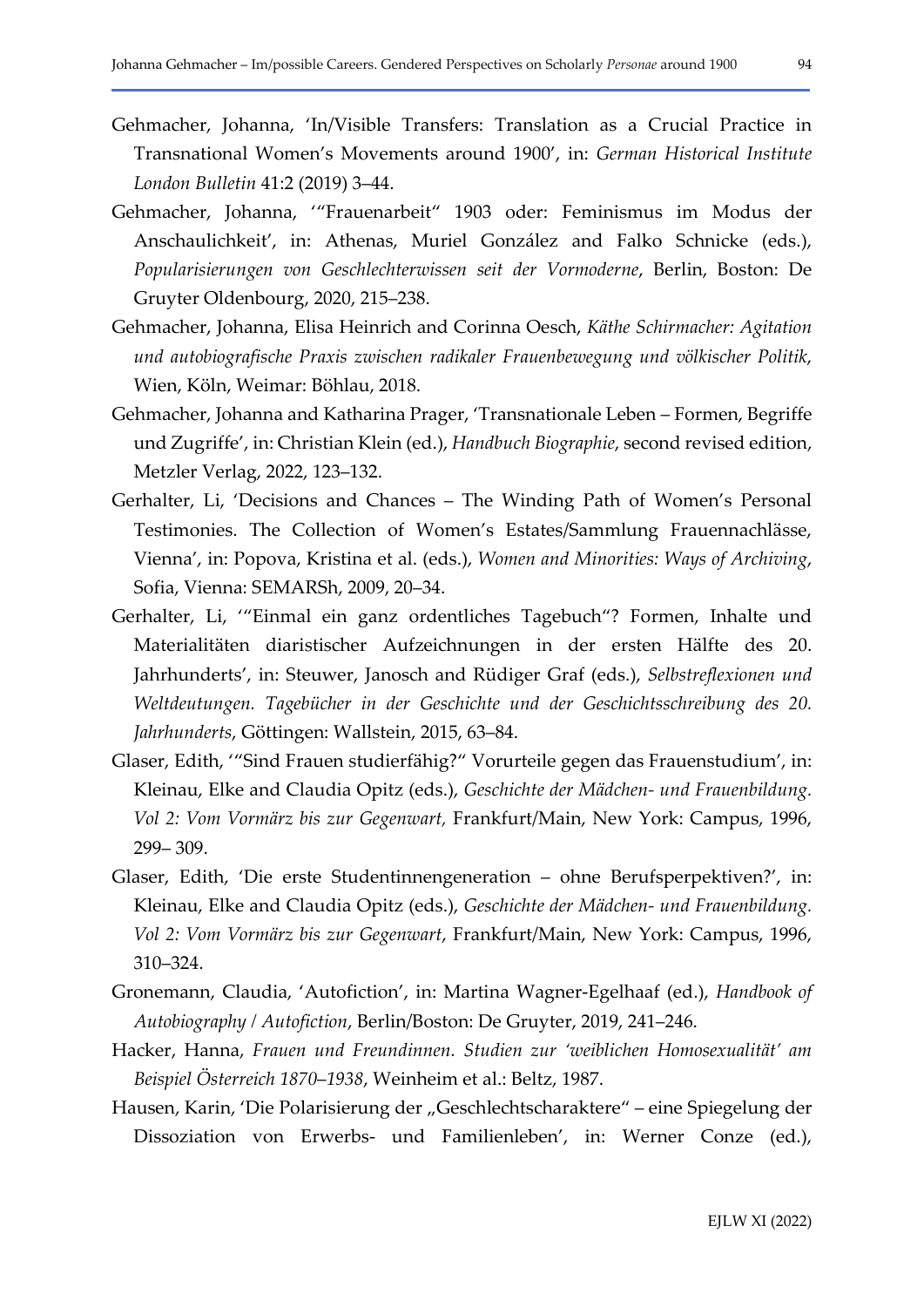Sozialgeschichte der Familie in der Neuzeit Europas. Neue Forschungen, Stuttgart: Ernst Klett, 1976, 363–393.

- Hausen, Karin, 'Warum Männer Frauen zur Wissenschaft nicht zulassen wollten', in: Hausen, Karin and Helga Nowotny (eds.), Wie männlich ist die Wissenschaft?, Frankfurt/Main: Suhrkamp, 1986, 31–39.
- Hüntelmann, Axel C., Paul Ehrlich: Leben, Forschung, Ökonomien, Netzwerke, Göttingen: Wallstein, 2012.
- Jacobi, Juliane, Mädchen- und Frauenbildung in Europa. Von 1500 bis zur Gegenwart, Frankfurt/Main et al.: Campus-Verlag, 2013.
- Kleinau, Elke and Claudia Opitz (eds.), Geschichte der Mädchen- und Frauenbildung. Frankfurt/Main et al.: Campus-Verlag, 1996.
- Krais, Beate, Wissenschaftskultur und Geschlechterordnung. Über die verborgenen Mechanismen männlicher Dominanz in der akademischen Welt, Frankfurt/Main et al.: Campus, 2000.
- Krüger, Hanna, Die unbequeme Frau. Käthe Schirmacher im Kampf für die Freiheit der Frau und die Freiheit der Nation 1865–1930, Berlin, 1936.
- Lykknes, Annette and Brigitte Van Tiggelen (eds.), Women in their Element. Selected Women's Contributions to the Periodic System, New Jersey et al.: World Scientific, 2019.
- Münsterberg, Hugo, 'Das Frauenstudium in Amerika', in: Arthur Kirchhoff (ed.), Die akademische Frau. Gutachten hervorragender Universitätsprofessoren, Frauenlehrer und Schriftsteller über die Befähigung der Frau zum wissenschaftlichen Studium und Berufe, Berlin: Hugo Steinitz Verlag, 1897, 343–354.
- Niskanen, Kirsti, Mineke Bosch and Kaat Wils, 'Scientific Personas in Theory and Practice – Ways of Creating Scientific, Scholarly, and Artistic Identities', in: Persona Studies 4:1 (2018) 1–5.
- Prager, Katharina, 'Exemplary Lives? Thoughts on Exile, Gender and Life-Writing', in: Brinson, Charmain and Andrea Hammel (eds.), Exile and Gender I: Literature and the Press, Leiden, Boston: Brill Rodopi, 2016, 5–18.
- Pycior, Helena M., Nancy G. Slack and Pnina G. Abir-Am (eds.), Creative Couples in the Sciences. Lives of Women in Science Creative Couples in the Sciences, New Brunswick, NJ: Rutgers University Press, 1996.

Rieger, Eva, 'Alice B. Toklas'.

https://www.fembio.org/biographie.php/frau/biographie/alice-b.-toklas/. Date accessed: 1 May 2021.

Rogger, Franziska, Der Doktorhut im Besenschrank. Das abenteuerliche Leben der ersten Studentinnen – am Beispiel der Universität Bern, Bern: eFeF-Verlag, 1999.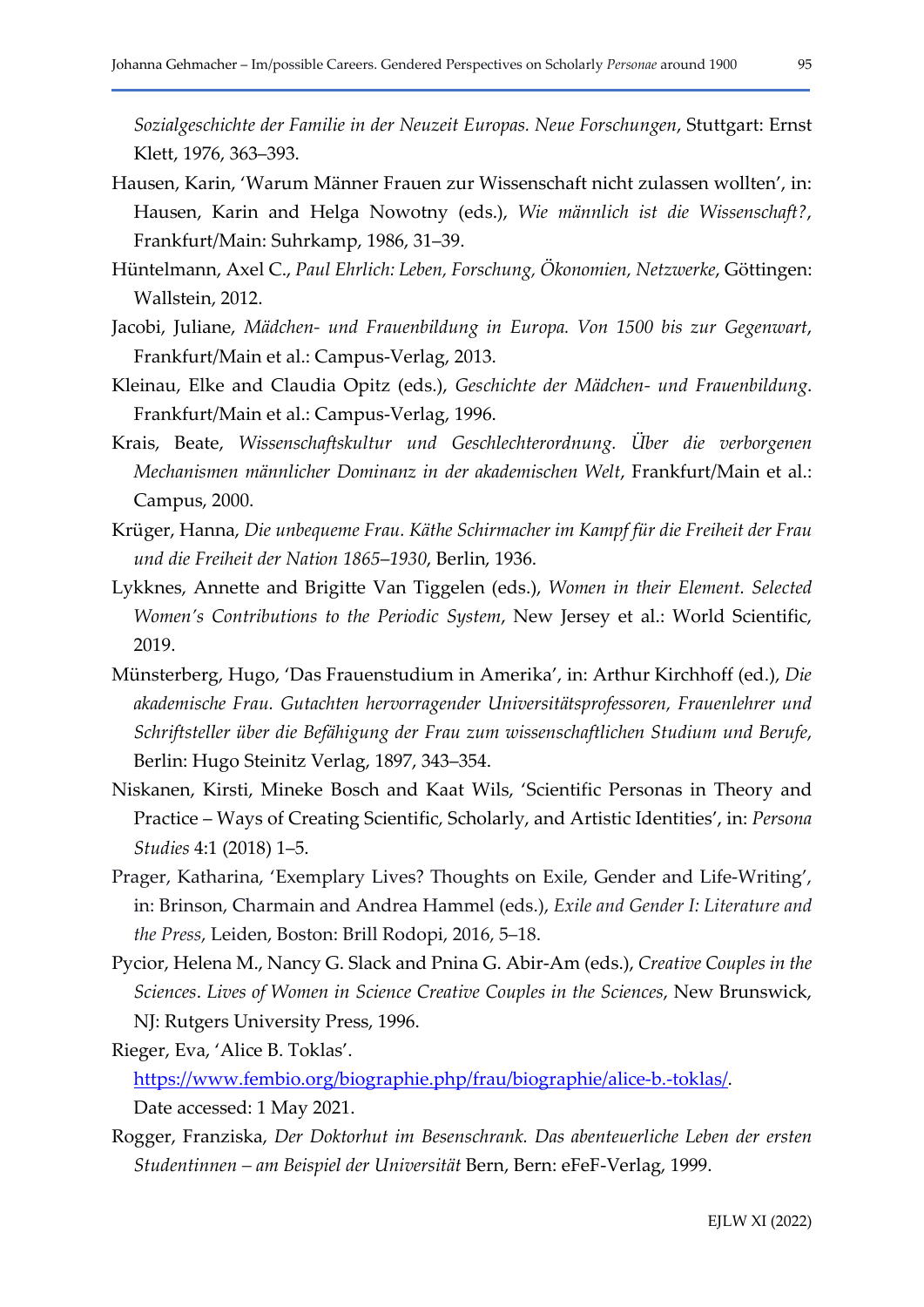- Schaser, Angelika and Falko Schnicke, 'Wege zu einer Geschlechtergeschichte der Universitäten und Geisteswissenschaften: Forschungsstand und Desiderata', in: Jahrbuch für Universitätsgeschichte 20 (2017) 27–42.
- Schirmacher, Käthe, Die Libertad. Novelle, Zürich: J. Schabelitz, 1891.
- Schirmacher, Käthe, Halb. Roman, Leipzig: Wilhelm Friedrich, 1893.
- Schirmacher, Käthe, Züricher Studentinnen, Leipzig, Zürich: Th. Schröter, 1896.
- Schirmacher, Käthe, 'Die Frau gehört ins Haus.', in: Das Leben. Vierteljahresschrift für Gesellschaftswissenschaften und sociale Cultur 1:3 (1897) 1–9.
- Schirmacher, Käthe, Voltaire. Eine Biographie, Leipzig: O.R. Reisland, 1898.
- Schirmacher, Käthe, 'Die Ausländer und der Pariser Arbeitsmarkt. I', in: Archiv für Sozialwissenschaft und Sozialpolitik 27:1 (1908) 234–259.
- Schirmacher, Käthe, 'Berufsarbeit und Einküchenhaus', in: Die Frau der Gegenwart: Deutsche Zeitschrift für moderne Frauenbestrebungen 1:2 (1909) 10–11.
- Schirmacher, Käthe, Flammen. Erinnerungen aus meinem Leben, Leipzig: Dürr&Weber, 1921.
- Schnicke, Falko, 'Fünf Analyseachsen für eine kritische Geschlechtergeschichte der Geisteswissenschaften. Aufriß eines Forschungsfeldes', in: Jahrbuch für Universitätsgeschichte 20 (2017) 44–68.
- Seifert, Nicole, 'Tagebuchschreiben als Praxis', in: Hof, Renate and Susanne Rohr (eds.), Inszenierte Erfahrung. Gender und Genre in Tagebuch, Autobiographie, Essay, Tübingen: Stauffenburg, 2008, 30–60.
- Smith, Sidonie, 'The Autobiographical Manifesto: Identities, Temporalities, Politics', in: Prose Studies 14:2 (1991) 186–212.
- Soden, Kristine von, 'Auf dem Weg in die Tempel der Wissenschaft. Zur Durchsetzung des Frauenstudiums im wilhelminischen Deutschland', in: Ute Gerhard (ed.), Frauen in der Geschichte des Rechts, München: Beck, 1997, 617–630.
- Stanley, Liz, The Autobiographical I. The Theory and Practice of Feminist Autobiography, Manchester et al.: Manchester University Press, 1992.
- Stein, Gertrude, The Autobiography of Alice B. Tolkas, New York: Vintage Books, 1990.
- Stöcker, Helene, Lebenserinnerungen. Die unvollendete Autobiographie einer frauenbewegten Pazifistin, (eds.) Lütgemeier-Davin, Reinhold and Kerstin Wolff, Köln et al.: Böhlau, 2015.
- Unseld, Melanie and Christine Fornoff-Petrowski (eds.), Paare in Kunst und Wissenschaft, Göttingen et al.: Vandenhoeck, 2021.
- Van den Wal, Rozemarijn, 'Constructing the Persona of a Professional Historian. On Eileen Power's Early Career Persona Formation and Her Year in Paris, 1910-1911', in: Persona Studies 4:1 (2018) 32–44.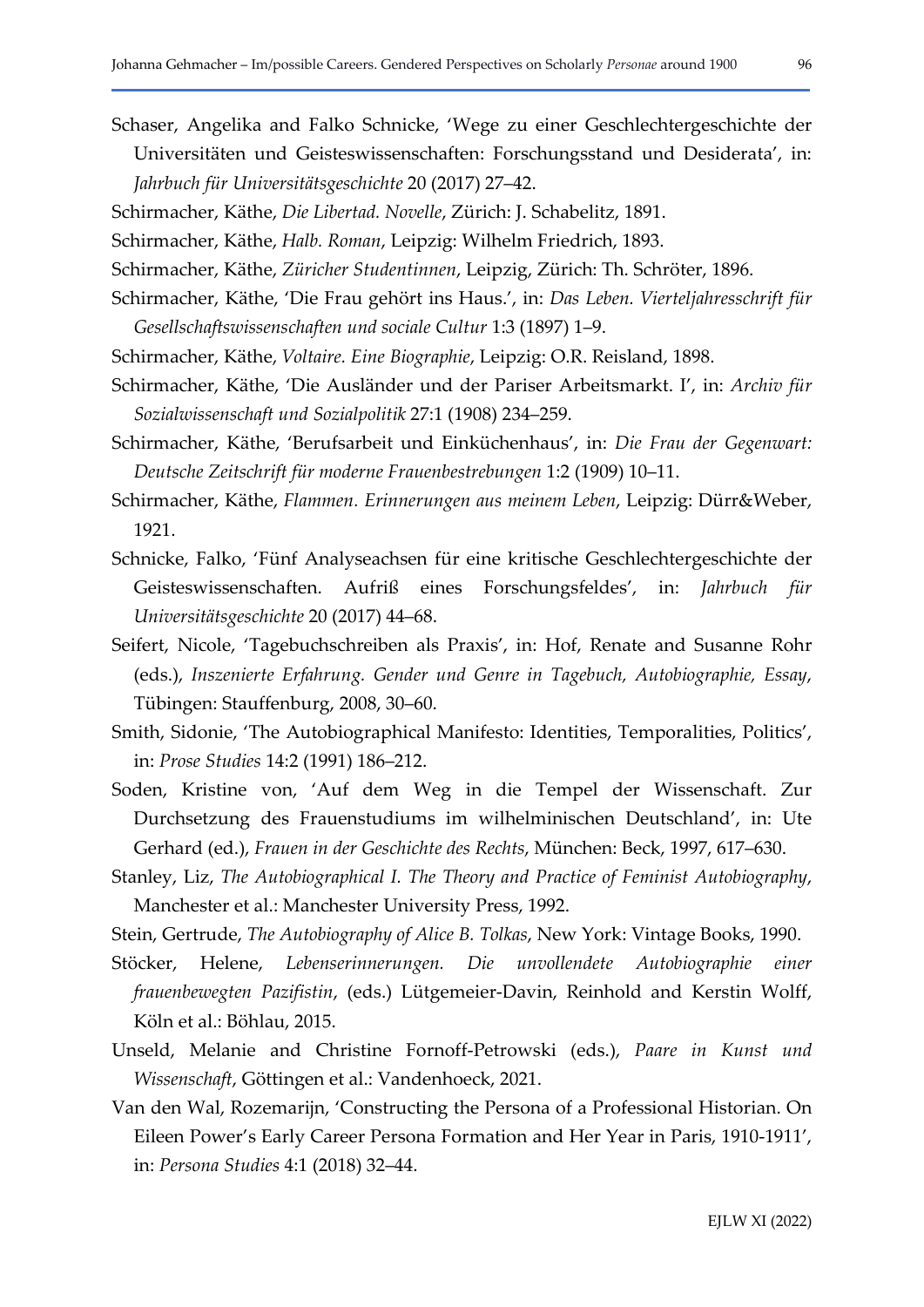- Wallraven, Miriam, A Writing Halfway between Theory and Fiction, Würzburg: Königshausen & Neumann, 2007.
- Weiershausen, Romana, Wissenschaft und Weiblichkeit. Die Studentin in der Literatur der Jahrhundertwende, Göttingen: Wallstein, 2004.
- Weithmann, Michael W., Xanthippe und Sokrates. Eros, Ehe, Sex und Gender im antiken Athen. Ein Beitrag zu höherem historischen Klatsch, München: Deutscher Taschenbuch Verlag, 2003
- Wickert, Christel, Helene Stöcker 1869–1943 Frauenrechtlerin und Pazifistin. Eine Biographie, Bonn: Verlag J. H. W. Dietz Nachf., 1991.

### About the Author

Prof. Johanna Gehmacher teaches history at the Institute for Contemporary History at the University of Vienna. During the academic year 2018/19 she was Gerda Henkel Guest Professor at the Department for International History at the London School of Economics. In winter 2021/22, she was a Fernand Braudel Fellow at the European University Institute in Florence. She has published widely in the fields of gender history and contemporary history as well as on biographical methods. Among her recent publications is a comprehensive biography of Käthe Schirmacher published together with Elisa Heinrich and Corinna Oesch. (http://www.boehlauverlag.com/download/164990/978-3-205-20721-4\_OpenAccess.pdf)

#### **Notes**

<sup>1</sup> For discussion, feedback and advice I thank Elisa Heinrich, Kirsti Niskanen, Corinna Oesch, Brita Pohl, Katharina Prager and Falko Schnicke. I dedicate this article to Bertrand Perz, Leander Perz and Yamna Krasny, with whom I shared a scholarly household during the various lockdowns of the 2019– 2022 pandemic.

<sup>2</sup> University Library Rostock, Käthe Schirmacher papers, Nl Sch 1000/022, Elisabeth Matthes, 'Zukunftsträume eines Vierklees nach bestandenem Examen', poem, 1883.

<sup>3</sup> Glaser, Edith, '"Sind Frauen studierfähig?" Vorurteile gegen das Frauenstudium', in: Kleinau, Elke and Claudia Opitz (eds.), Geschichte der Mädchen- und Frauenbildung. Vol 2: Vom Vormärz bis zur Gegenwart, Frankfurt/Main, New York: Campus, 1996, 299–309 (303). Weiershausen, Romana, Wissenschaft und Weiblichkeit. Die Studentin in der Literatur der Jahrhundertwende, Göttingen: Wallstein, 2004.

<sup>4</sup> Hausen, Karin. 'Die Polarisierung der "Geschlechtscharaktere" – eine Spiegelung der Dissoziation von Erwerbs- und Familienleben.' In: Werner Conze (ed.), Sozialgeschichte der Familie in der Neuzeit Europas. Neue Forschungen. Stuttgart: Ernst Klett, 1976, 363-93.

<sup>5</sup> Glaser, Edith, 'Die erste Studentinnengeneration – ohne Berufsperpektiven?', in: Kleinau, Elke and Claudia Opitz (eds.), Geschichte der Mädchen- und Frauenbildung. Vol 2: Vom Vormärz bis zur Gegenwart, Frankfurt/Main, New York: Campus, 1996, 310–324 (310, footnote 2); Soden, Kristine von, 'Auf dem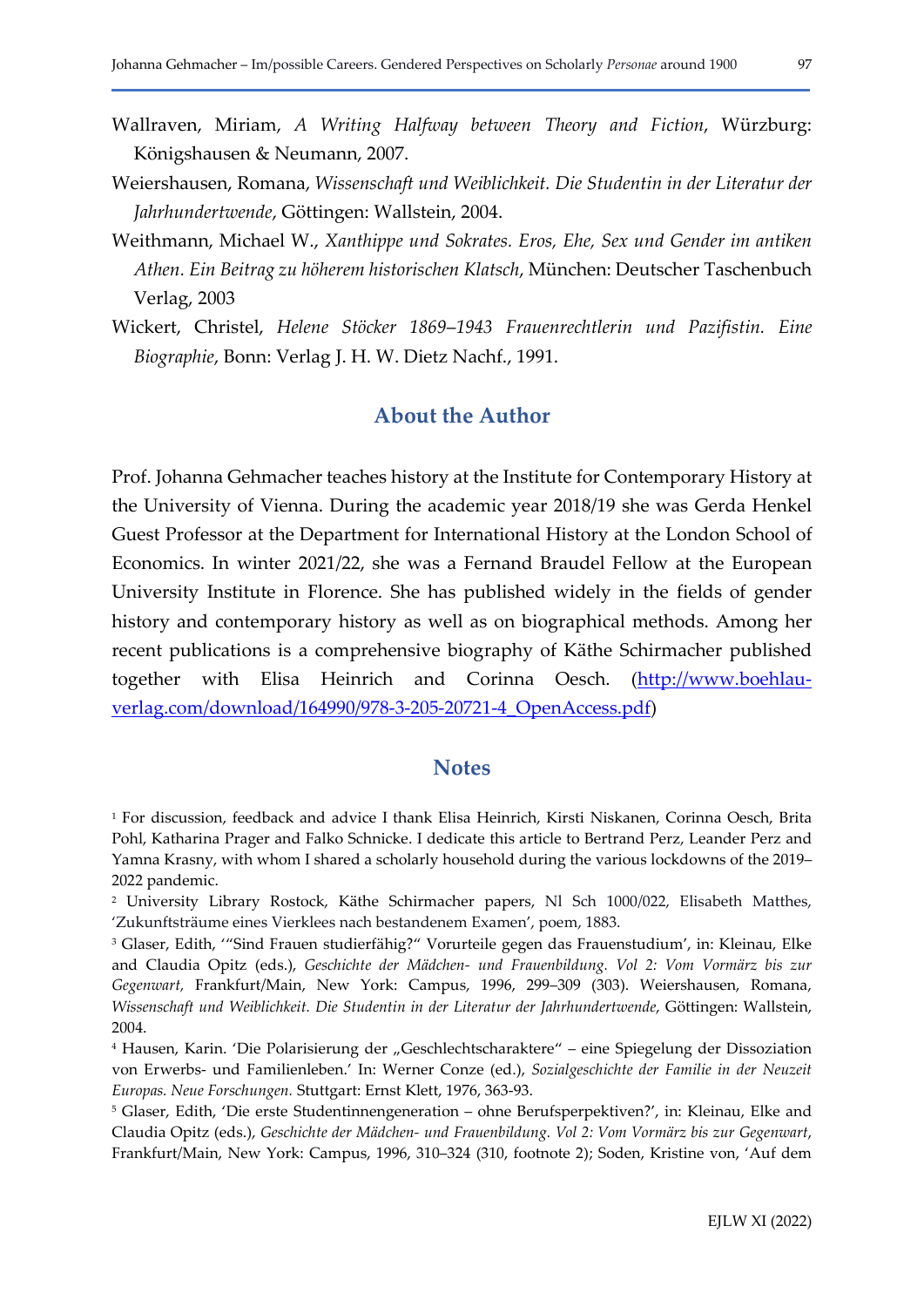7 For example: Abir-Am, Pnina G. and Dorinda Outram (eds.), Uneasy Careers and Intimate Lives. Women in Science 1789-1979, New Brunswick, NJ: Rutgers University Press, 1987; Beaufaÿs, Sandra, Wie werden Wissenschaftler gemacht? Beobachtungen zur wechselseitigen Konstitution von Geschlecht und Wissenschaft, Bielefeld: Transcript-Verlag, 2015; Jacobi, Juliane, Mädchen- und Frauenbildung in Europa. Von 1500 bis zur Gegenwart, Frankfurt/Main et al: Campus-Verlag, 2013; Kleinau, Elke and Claudia Opitz (eds.), Geschichte der Mädchen- und Frauenbildung, Frankfurt/Main et al.: Campus-Verlag, 1996; Lykknes, Annette and Brigitte Van Tiggelen (eds.), Women in their Element. Selected Women's Contributions to the Periodic System, New Jersey et al.: World Scientific, 2019.

8 Hausen, Karin, 'Warum Männer Frauen zur Wissenschaft nicht zulassen wollten', in: Hausen, Karin and Helga Nowotny (eds.), Wie männlich ist die Wissenschaft?, Frankfurt/Main: Suhrkamp, 1986, 31–39; Schaser, Angelika and Falko Schnicke, 'Wege zu einer Geschlechtergeschichte der Universitäten und Geisteswissenschaften: Forschungsstand und Desiderata', in: Jahrbuch für Universitätsgeschichte 20 (2017), 27–42.

9 Bosch, Mineke, 'Persona and the Performance of Identity. Parallel Developments in the Biographical Historiography of Science and Gender, and the Related Uses of Self Narrative', in: L'Homme 24:2 (2013) 11–22 (14–5).

<sup>10</sup> Idem, page 15. Also compare with Daston, Lorraine and H. Otto Sibum, 'Introduction: Scientific Personae and Their Histories', in: Science in Context 16:1–2 (2003) 1–8.

<sup>11</sup> Bosch, Mineke 2013, 16.

<sup>12</sup> Idem, page 20.

<sup>13</sup> Niskanen, Kirsti, Mineke Bosch, and Kaat Wils, 'Scientific Personas in Theory and Practice – Ways of Creating Scientific, Scholarly, and Artistic Identities', in: Persona Studies 4:1 (2018), 1–5 (2).

<sup>14</sup> Schnicke, Falko, 'Fünf Analyseachsen für eine kritische Geschlechtergeschichte der Geisteswissenschaften. Aufriß eines Forschungsfeldes', in: Jahrbuch für Universitätsgeschichte 20 (2017) 44–68 (50–55).

<sup>15</sup> Idem, page 48.

<sup>16</sup> For comprehensive biographical information, see Gehmacher, Johanna, Elisa Heinrich and Corinna Oesch, Käthe Schirmacher: Agitation und autobiografische Praxis zwischen radikaler Frauenbewegung und völkischer Politik, Wien, Köln, Weimar: Böhlau, 2018 (532).

<sup>17</sup> University Library Rostock, Käthe Schirmacher papers, Nl Sch 876/019, Elisabeth Bentele to Käthe Schimacher, 20 September 1903.

<sup>18</sup> Evans, Mary, 'Can Women Be Intellectuals?', in: Fleck, Christian, Andreas Hess and E. Stina Lyon (eds.), Intellectuals and Their Publics. Perspectives from the Social Sciences. London et al.: Routledge, 2009, 29–40.

<sup>19</sup> Gehmacher, Johanna, Elisa Heinrich and Corinna Oesch 2018 (514–518).

<sup>20</sup> Gerhalter, Li, 'Decisions and Chances – The Winding Path of Women's Personal Testimonies. The Collection of Women's Estates/Sammlung Frauennachlässe, Vienna', in: Popova, Kristina et al. (eds.), Women and Minorities: Ways of Archiving, Sofia, Vienna: SEMARSh, 2009, 20–34.

<sup>21</sup> On the archival and other difficulties of transnational biographies: Gehmacher, Johanna and Katharina Prager, 'Transnationale Leben – Formen, Begriffe und Zugriffe', in: Christian Klein (ed.), Handbuch Biographie, second revised edition. Metzler Verlag, 2022, 123–132; Prager, Katharina, 'Exemplary Lives? Thoughts on Exile, Gender and Life-Writing', in: Brinson, Charmain and Andrea Hammel (eds.), Exile and Gender I: Literature and the Press, Leiden, Boston: Brill Rodopi, 2016, 5–18.

<sup>22</sup> University Library Rostock, Käthe Schirmacher papers, Dedication letter.

<sup>23</sup> Stanley, Liz, The Autobiographical I. The Theory and Practice of Feminist Autobiography, Manchester et al., Manchester University Press, 1992. Also compare with: Gehmacher, Johanna, 'Leben Schreiben.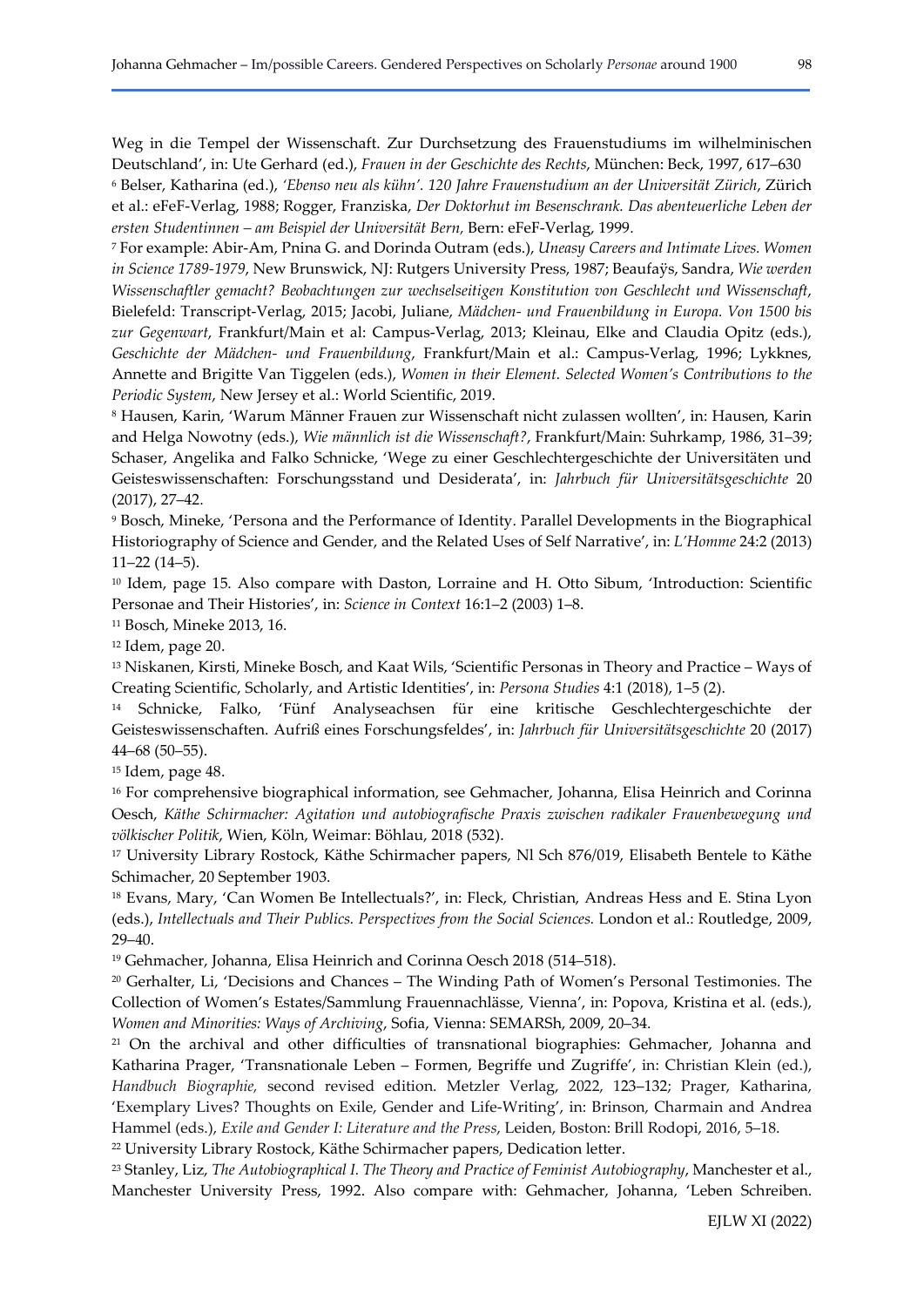Stichworte zur biografischen Thematisierung als historiografisches Format', in: Dreidemy, Lucily et. al. (eds.), Bananen, Cola, Zeitgeschichte: Oliver Rathkolb und das lange 20. Jahrhundert, vol. 2, Wien, Köln, Weimar: Böhlau, 2015, 1013–1026.

<sup>24</sup> Gehmacher, Johanna, 'A Case for Female Individuality: Käthe Schirmacher – Self-Invention and Biography', in: Damousi, Joy, Birgit Lang and Katie Sutton (eds.), Case Studies and the Dissemination of Knowledge, New York, London: Routledge, 2015, 66–79.

<sup>25</sup> On diaristic practices: Gerhalter, Li, '"Einmal ein ganz ordentliches Tagebuch"? Formen, Inhalte und Materialitäten diaristischer Aufzeichnungen in der ersten Hälfte des 20. Jahrhunderts', in: Steuwer, Janosch and Rüdiger Graf (eds.), Selbstreflexionen und Weltdeutungen. Tagebücher in der Geschichte und der Geschichtsschreibung des 20. Jahrhunderts, Göttingen: Wallstein, 2015, 63–84; Seifert, Nicole, 'Tagebuchschreiben als Praxis', in: Hof, Renate and Susanne Rohr (eds.), Inszenierte Erfahrung. Gender und Genre in Tagebuch, Autobiographie, Essay, Tübingen: Stauffenburg, 2008, 30–60.

<sup>26</sup> Abromeit, Johann, 'Carl Julius Adolph Scharlok', in: Berichte der deutschen botanischen Gesellschaft 18 (1900) 153–157.

<sup>27</sup> University Library Rostock, Käthe Schirmacher papers, Nl Sch 686/004, Käthe Schirmacher to Julius Scharlok, 9 March 1882.

<sup>28</sup> Ibidem.

<sup>29</sup> University Library Rostock, Käthe Schirmacher papers, Nl Sch 686/012, Käthe Schirmacher to Julius Scharlok, Spring 1882.

<sup>30</sup> University Library Rostock, Käthe Schirmacher papers, Nl Sch 686/013, Käthe Schirmacher to Julius Scharlok, December 1882.

<sup>31</sup> University Library Rostock, Käthe Schirmacher papers, Nl Sch 522/007, Hugo Münsterberg to Käthe Schirmacher, 6 August 1882.

<sup>32</sup> Weiershausen, Romana 2004 (9, 119).

<sup>33</sup> University Library Rostock, Käthe Schirmacher papers, Nl Sch 522/007, Hugo Münsterberg to Käthe Schirmacher, 6 August 1882.

<sup>34</sup> Ibidem.

<sup>35</sup> University Library Rostock, Käthe Schirmacher papers, Nl Sch 522/006, Hugo Münsterberg to Käthe Schirmacher, 2 August 1882.

<sup>36</sup> Bischoff, Theodor Ludwig Wilhelm, Das Studium und die Ausübung der Medicin durch Frauen, München: Th. Riedel, 1872.

<sup>37</sup> Dohm, Hedwig, Die wissenschaftliche Emancipation der Frau, Berlin: Wedekind & Schwieger, 1874 (35– 36).

<sup>38</sup> A third model that became particularly relevant to Schirmacher later in her life was encapsulated in this option of the supporter: the model of the independent translator. On that perspective compare with: Gehmacher, Johanna, 'In/Visible Transfers: Translation as a Crucial Practice in Transnational Women's Movements around 1900', in: German Historical Institute London Bulletin 41:2 (2019) 3–44.

<sup>39</sup> University Library Rostock, Käthe Schirmacher papers, Nl Sch 684/022, 684/040, 684/042, Käthe Schirmacher to Clara and Richard Schirmacher, 10 May 1884, 13 November 1884, 20 November 1884.

<sup>40</sup> University Library Rostock, Käthe Schirmacher papers, Nl Sch 1000/025, Käthe Schirmacher to the Prussian Ministry for Education, 8 September 1914 (concept).

<sup>41</sup> Gronemann, Claudia, 'Autofiction', in: Martina Wagner-Egelhaaf (ed.), Handbook of Autobiography / Autofiction, Berlin/Boston: De Gruyter, 2019, 241–246.

<sup>42</sup> University Library Rostock, Käthe Schirmacher papers, Nl Sch 369/001, Käthe Schirmacher, Sturm. Drama. Fragment, 1889/90 (manuscript); 909/001, Käthe Schirmacher, Die Fahrt nach Thelema. Ein Skizzenbuch. Rauschen 13.08.1892 (manuscript); Schirmacher, Käthe, Die Libertad. Novelle, Zürich: J. Schabelitz, 1891; Schirmacher, Käthe, Halb. Roman, Leipzig: Wilhelm Friedrich, 1893.

<sup>43</sup> Gehmacher, Johanna, Elisa Heinrich and Corinna Oesch 2018 (523–528).

<sup>44</sup> Schirmacher, Käthe 1891.

<sup>45</sup> Weiershausen, Romana 2004 (68–70, 259–263).

46 Idem, page 100.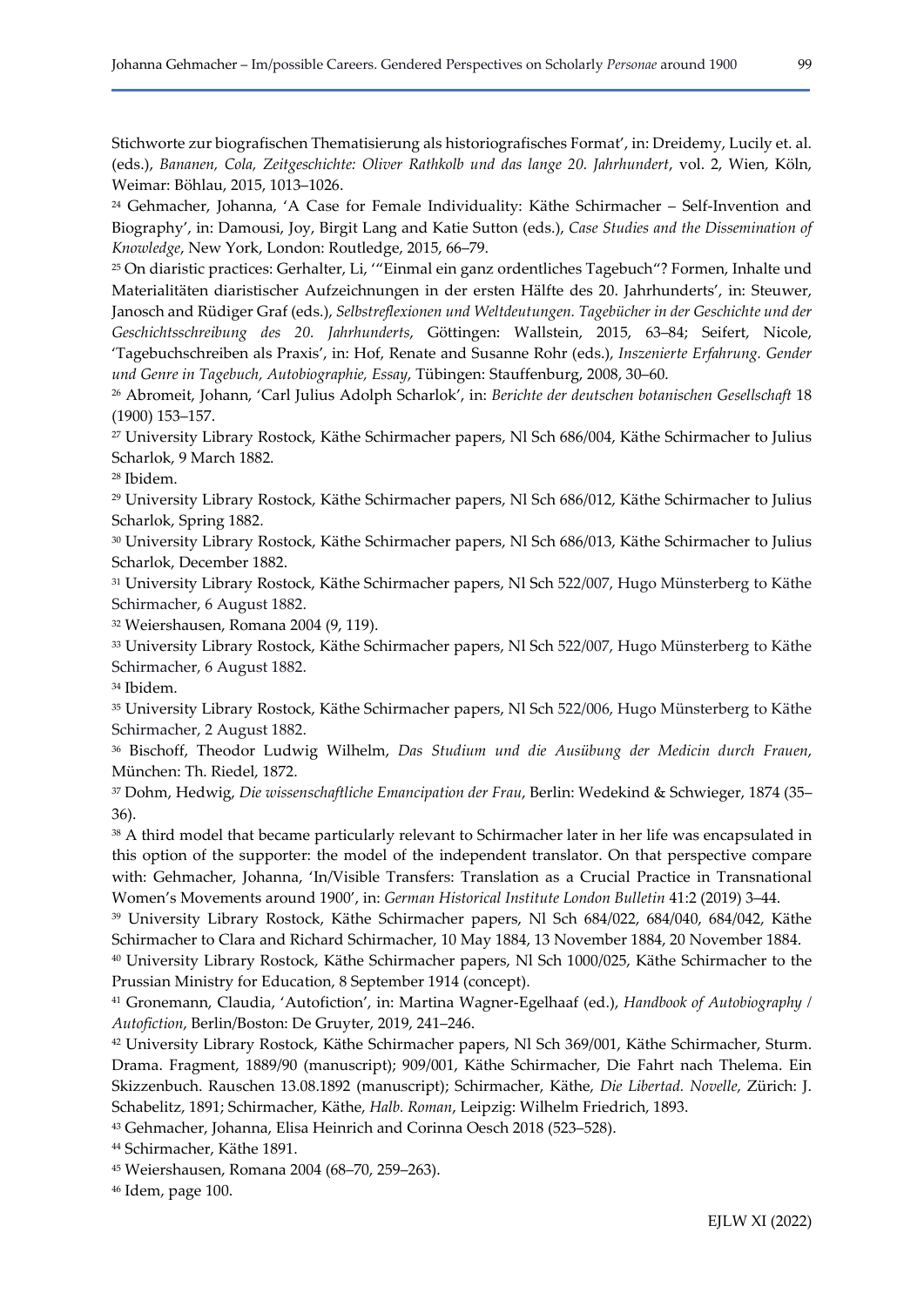<sup>47</sup> Schirmacher, Käthe 1891. For a detailed discussion: Gehmacher, Johanna, Elisa Heinrich and Corinna Oesch 2018 (107–118).

<sup>48</sup> For an in-depth analysis of debates on the female student as a type compare with: Hacker, Hanna, Frauen und Freundinnen. Studien zur 'weiblichen Homosexualität' am Beispiel Österreich 1870–1938, Weinheim et al.: Beltz, 1987.

<sup>49</sup> Schirmacher, Käthe, Züricher Studentinnen, Leipzig, Zürich: Th. Schröter, 1896.

<sup>50</sup> University Library Rostock, Käthe Schirmacher papers, Nl Sch 695/001, Anonymous (Hugo Münsterberg) to Käthe Schirmacher, 12 June 1891.

<sup>51</sup> Wickert, Christel, Helene Stöcker 1869–1943 Frauenrechtlerin und Pazifistin. Eine Biographie, Bonn: Verlag J. H. W. Dietz Nachf., 1991.

<sup>52</sup> University Library Rostock, Käthe Schirmacher papers, Nl Sch 309/011, Helene Stöcker to Käthe Schirmacher, 1 November 1891.

<sup>53</sup> Stöcker, Helene, Lebenserinnerungen. Die unvollendete Autobiographie einer frauenbewegten Pazifistin, (eds.) Lütgemeier-Davin, Reinhold and Kerstin Wolff, Köln et al.: Böhlau, 2015.

54 Weiershausen, Romana 2004 (76); Wallraven, Miriam, A Writing Halfway between Theory and Fiction, Würzburg: Königshausen & Neumann, 2007 (272).

55 For example: Schirmacher, Käthe, 'Die Ausländer und der Pariser Arbeitsmarkt. I', in: Archiv für Sozialwissenschaft und Sozialpolitik 27:1 (1908) 234–259; Schirmacher, Käthe, Voltaire. Eine Biographie, Leipzig: O.R. Reisland, 1898.

<sup>56</sup> Gehmacher, Johanna, 'Reisende in Sachen Frauenbewegung. Käthe Schirmacher zwischen Internationalismus und nationaler Identifikation', in: Ariadne 60 (2011) 58–65.

<sup>57</sup> A short daily entry reads for example: 'art. National. dej. Siegel. achat Bon Marché. écrit. lu.' and documents that she had written an article in the morning, met a friend for lunch, had made an economic purchase, and in the later afternoon had written and read. University Library Rostock, Käthe Schirmacher papers, Nl Sch 922/009, Diary Käthe Schirmacher, 29 May 1903.

<sup>58</sup> For an analysis of performativity in Eileen Power's diaries compare with: Van den Wal, Rozemarijn, 'Constructing the Persona of a Professional Historian. On Eileen Power's Early Career Persona Formation and Her Year in Paris, 1910-1911', in: Persona Studies 4:1 (2018), 32–44.

<sup>59</sup> For example: 'rangé.- écrit. dej. Duval. Dubois.- rangé. Besson soir.' University Library Rostock, Käthe Schirmacher papers, Nl Sch 922/009, Diary Käthe Schirmacher, 13 May 1903.

<sup>60</sup> University Library Rostock, Käthe Schirmacher papers, Nl Sch 312/048, Amelia Hartley to Clara Schirmacher, 1 June 1889.

<sup>61</sup> Gehmacher, Johanna, Elisa Heinrich and Corinna Oesch 2018 (208–209).

<sup>62</sup> University Library Rostock, Käthe Schirmacher papers, Nl Sch 11/009, Käthe Schirmacher to Clara Schirmacher, 4 March 1896.

<sup>63</sup> Ibidem.

<sup>64</sup> University Library Rostock, Käthe Schirmacher papers, Nl Sch 008/057, Käthe Schirmacher to Clara Schirmacher, 1 December 1894; 008/065, Margarethe Böhm to Clara Schirmacher, 14 January 1895.

<sup>65</sup> Gehmacher, Johanna, Elisa Heinrich and Corinna Oesch 2018 (208).

<sup>66</sup> Idem, page 207.

<sup>67</sup> Idem, page 212.

<sup>68</sup> Krüger, Hanna, Die unbequeme Frau. Käthe Schirmacher im Kampf für die Freiheit der Frau und die Freiheit der Nation 1865-1930, Berlin, 1936.

<sup>69</sup> Gehmacher, Johanna, 'Reisekostenabrechnung. Praktiken und Ökonomien des Unterwegsseins in Frauenbewegungen um 1900', in: Feministische Studien 35:1 (2017) 76–92.

<sup>70</sup> Gehmacher, Johanna, Elisa Heinrich and Corinna Oesch 2018 (227–234).

<sup>71</sup> Idem, page 516.

<sup>72</sup> Idem, page 302 –310.

<sup>73</sup> Schirmacher, Käthe, 'Die Frau gehört ins Haus', in: Das Leben. Vierteljahresschrift für Gesellschaftswissenschaften und sociale Cultur 1:3 (1897) 1–9; Gehmacher, Johanna, Elisa Heinrich and Corinna Oesch 2018 (303, 306).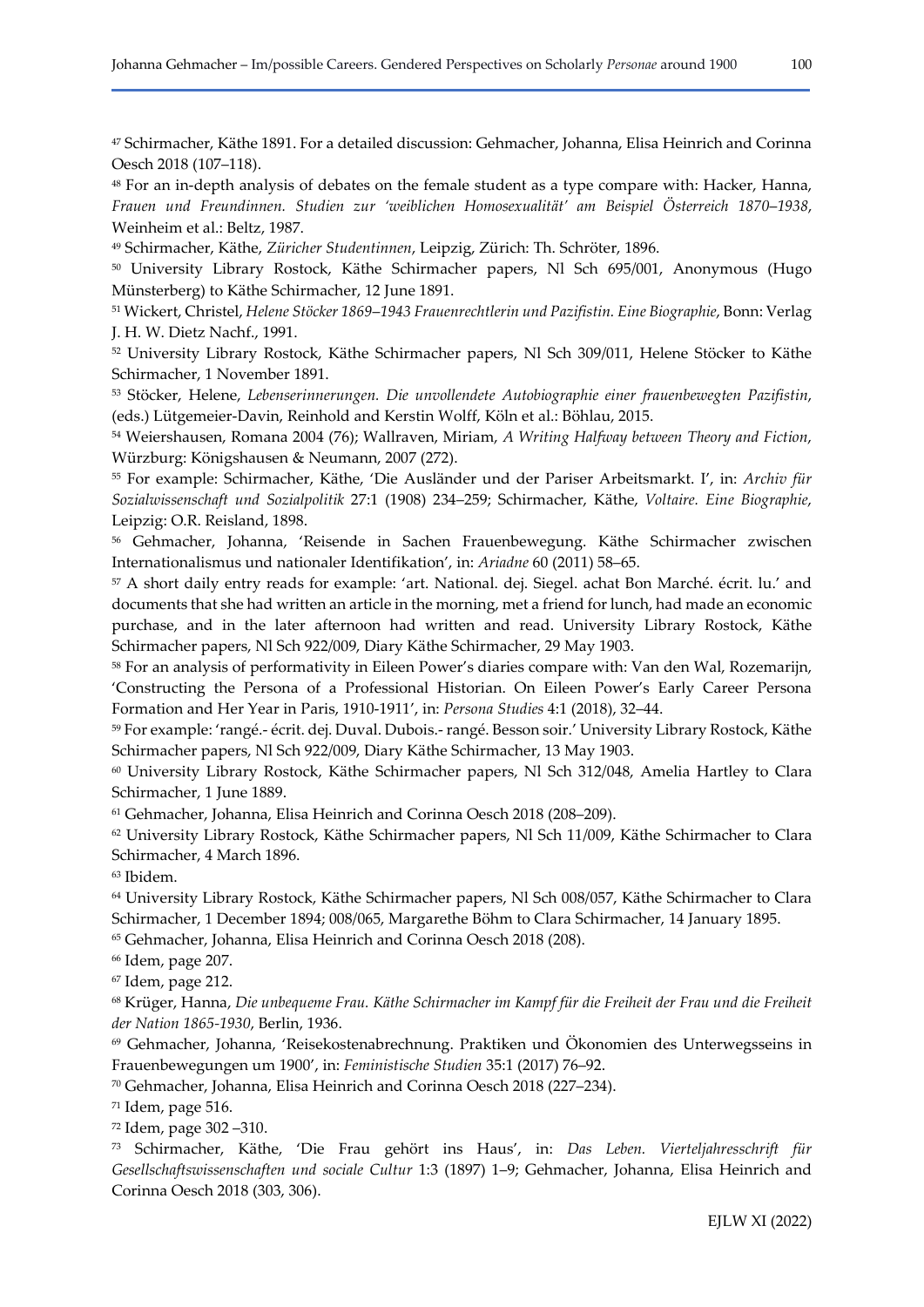74 Schirmacher, Käthe, 'Berufsarbeit und Einküchenhaus', in: Die Frau der Gegenwart: Deutsche Zeitschrift für moderne Frauenbestrebungen 1:2 (1909) 10–11; Gehmacher, Johanna, Elisa Heinrich and Corinna Oesch 2018 (307).

<sup>75</sup> Idem, page 310–312.

<sup>76</sup> Idem, page 308.

<sup>77</sup> Gehmacher, Johanna, '"Frauenarbeit" 1903 Oder: Feminismus im Modus der Anschaulichkeit', in: González Athenas, Muriel and Falko Schnicke (eds.), Popularisierungen von Geschlechterwissen seit der Vormoderne, Berlin, Boston: De Gruyter Oldenbourg, 2020, 215–238.

<sup>78</sup> University Library Rostock, Käthe Schirmacher papers, Nl Sch 085/036, 085/038, Käthe Schirmacher to Klara Schleker, 14 June 1920, 16 June 1920; Gehmacher, Johanna et al. 2018 (Gehmacher) (481).

<sup>79</sup> Schirmacher, Käthe, Flammen. Erinnerungen aus meinem Leben, Leipzig: Dürr&Weber, 1921 (90).

80 Algazi, Gadi, 'Scholars in Households: Refiguring the Learned Habitus, 1480–1550', in: Science in Context 16:1–2 (2003) 9–42 (34, 36).

<sup>81</sup> Idem, page 34.

<sup>82</sup> Idem, page 27. It is interesting in this context, that Pizan, unlike many other medieval authors, describes Xanthippe as the exemplary, patient wife of Sokrates. Weithmann, Michael W., Xanthippe und Sokrates. Eros, Ehe, Sex und Gender im antiken Athen. Ein Beitrag zu höherem historischen Klatsch, München: Deutscher Taschenbuch Verlag, 2003 (195).

<sup>83</sup> Abir-Am, Pnina G. and Dorinda Outram 1987, Introduction (4). Also compare with: Pycior, Helena M., Nancy G. Slack and Pnina G. Abir-Am (eds.), Creative Couples in the Sciences. Lives of Women in Science Creative Couples in the Sciences, New Brunswick, NJ: Rutgers University Press, 1996.

84 Daston, Lorraine, 'Die wissenschaftliche Persona. Arbeit und Berufung', in: Theresa Wobbe (ed.), Die wissenschaftliche Persona. Arbeit und Berufung. Zwischen Vorderbühne und Hinterbühne: Beiträge zum Wandel der Geschlechterbeziehungen in der Wissenschaft vom 17. Jahrhundert bis zur Gegenwart. Bielefeld: Transkript, 2015, 109–136. For an exemplary analysis of daily routines in a scholarly household, compare with Hüntelmann, Axel C., Paul Ehrlich: Leben, Forschung, Ökonomien, Netzwerke, Göttingen: Wallstein, 2012.

<sup>85</sup> Unseld, Melanie and Christine Fornoff-Petrowski (eds.), Paare in Kunst und Wissenschaft, Göttingen et al.: Vandenhoeck, 2021.

86 For example Daudet, Alphonse, Les femmes d'artistes, Paris: Alphonse Lemerre, 1874.

87 Battersby, Christine, Gender and Genius. Towards a Feminist Aesthetics, Bloomington, IN: Indiana University Press, 1990.

<sup>88</sup> Doyle, Nora, 'Gertrude Stein and the Domestication of Genius in the Autobiography of Alice B. Toklas', in: Feminist Studies 44:1 (2018) 43–69 (44).

<sup>89</sup> Idem, page 62.

<sup>90</sup> Idem, page 68. Compare with: Smith, Sidonie, 'The Autobiographical Manifesto: Identities, Temporalities, Politics', in: Prose Studies 14:2 (1991) 186–212.

91 Doyle, Nora 2018, 60; Doyle quotes from: Stein, Gertrude, The Autobiography of Alice B. Tolkas, New York: Vintage Books, 1990.

<sup>92</sup> Doyle, Nora 2018, 60.

93 Idem, page 64.

94 For a sociological perspective compare with Krais, Beate, Wissenschaftskultur und Geschlechterordnung. Über die verborgenen Mechanismen männlicher Dominanz in der akademischen Welt, Frankfurt/Main et al.: Campus, 2000; Beaufaÿs, Sandra 2015.

<sup>95</sup> Niskanen, Kirsti, Mineke Bosch and Kaat Wils 2018, 2.

<sup>96</sup> Stöcker, Helene 2015 (53).

<sup>97</sup> Wickert, Christel 1991 (156–157).

98 Münsterberg, Hugo, 'Das Frauenstudium in Amerika', in: Arthur Kirchhoff (ed.), Die akademische Frau. Gutachten hervorragender Universitätsprofessoren, Frauenlehrer und Schriftsteller über die Befähigung der Frau zum wissenschaftlichen Studium und Berufe. Berlin: Hugo Steinitz Verlag, 1897, 343–354 (351). 99 Idem, page 353–354.